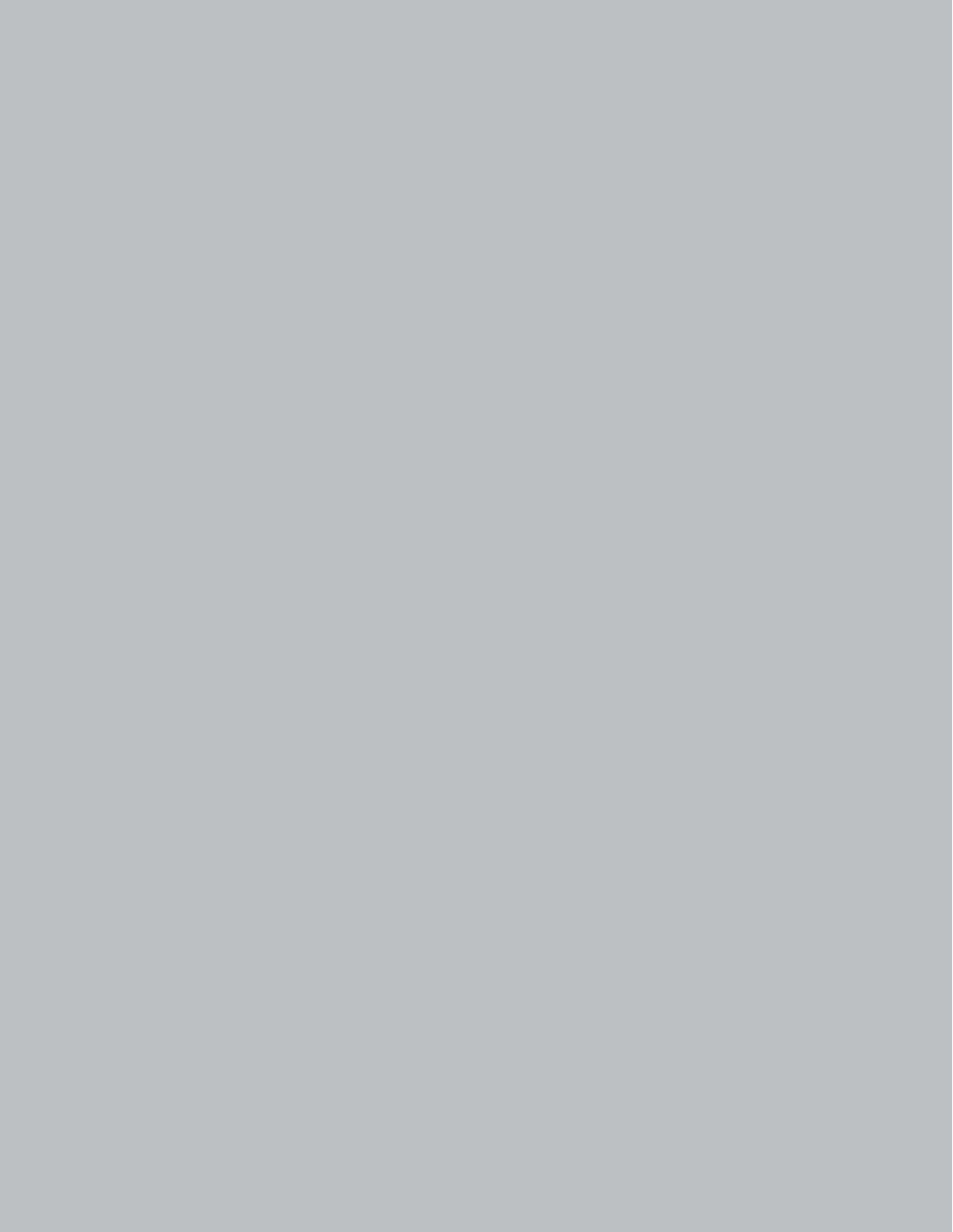#### **CHAPTER**

# **Information technology in health care**

nformation technology (IT) has the potential to improve the quality, safety, and efficiency of health care. Diffusion of IT in health care is generally low (varying, however, with the application and setting) but surveys indicate that providers plan to increase their investments. Drivers of investment in IT include the promise of quality and efficiency gains. Barriers include the cost and complexity of IT implementation, which often necessitates significant work process and cultural changes. Certain characteristics of the health **Increase** 

## **In this chapter**

What is health information technology?

 $\sqrt{2}$ 

- Quality and health information technology
- Current status of health information technology
- Efforts to encourage faster diffusion

care market—including payment policies that reward volume rather than quality, and a fragmented delivery system—can also pose barriers to IT adoption. Given IT's potential, both the private and public sectors have engaged in numerous efforts to promote its use within and across health care settings. Additional steps could include financial incentives (e.g., payment policy or loans) and expanded efforts to standardize records formats, nomenclature, and communication protocols to enhance interoperability. However, any policy to stimulate further investment must be carefully considered because of the possibility of unintended consequences.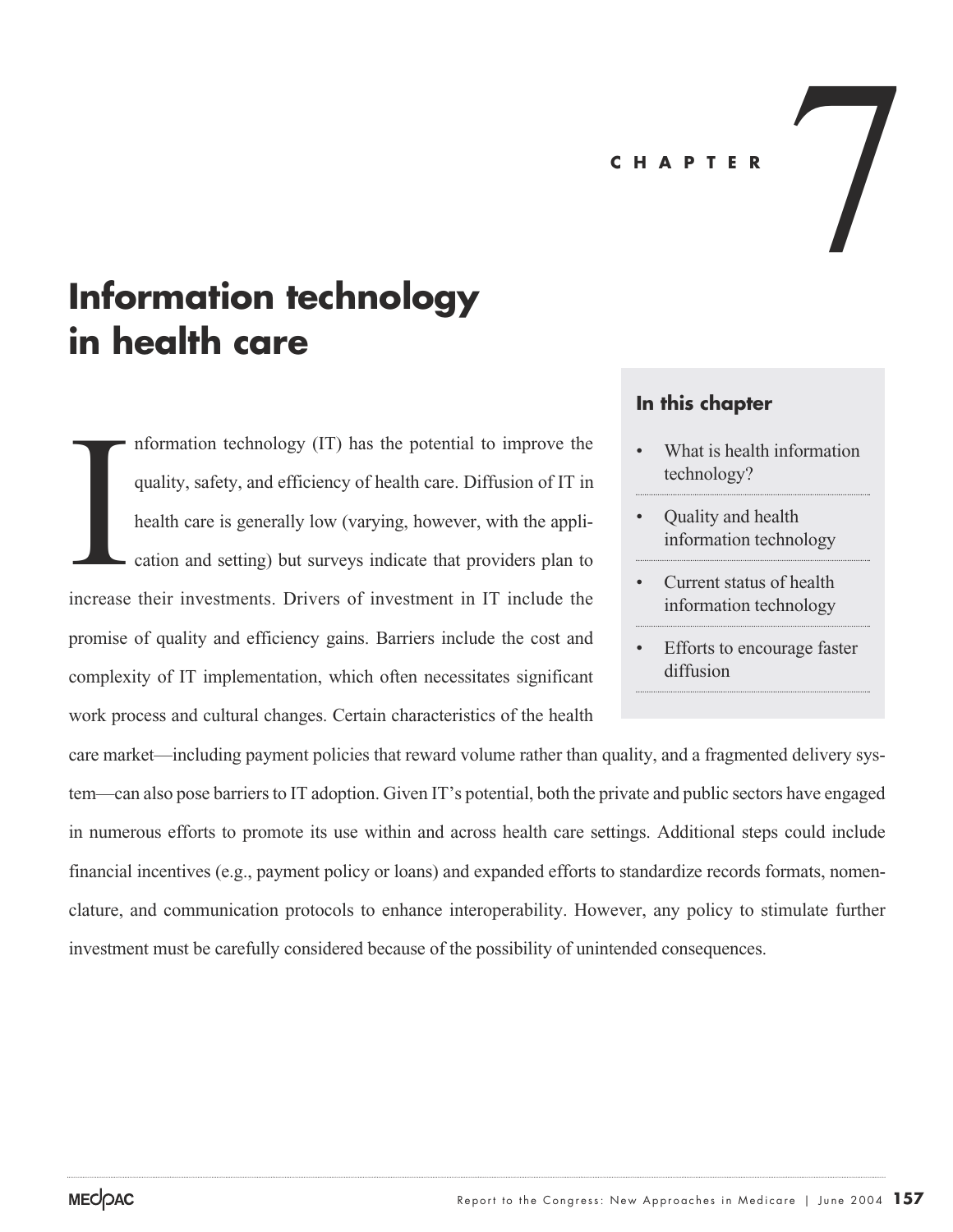By providing new ways for providers and their patients to readily access and use health information, information technology (IT) has the potential to improve the quality, safety, and efficiency of health care. However, relatively few health care providers have fully adopted IT. Low diffusion is due partly to the complexity of IT investment, which goes beyond acquiring technology to changing work processes and cultures, and ensuring that physicians, nurses, and other staff use it. In addition, certain aspects of the market—such as payment policies that reward volume rather than quality and the fragmentation of care delivery—do not promote IT investment, and may hinder it. Because of its potential, policymakers need to better understand how information technology is diffusing across providers, whether action to spur further adoption is needed, and if so, what steps might be taken. Any policy to stimulate further investment must be carefully considered because of possible unintended consequences—such as implementation failures due to organizations' inability to make the necessary cultural changes. This chapter is a first step in increasing our understanding of the current state of IT in the health care industry. The Commission will continue to work on this issue.

Despite considerable attention to the topic, much remains unknown about the role of IT in the health care setting. What types of IT are being used? What is the link between use of IT and quality improvements? How much investment have hospitals and physicians already made in information technology, and in what kinds? What factors drive IT investments (e.g., financial returns, quality improvement goals, other factors)? What factors hinder IT investments and implementation (e.g., work flow changes, lack of compatibility with other IT, costs)? What current steps are being taken by public and private entities to encourage further diffusion of IT? What additional actions might make sense?

Delivering quality health care requires providers and patients to integrate complex information from many different sources. Thus, increasing the ability of physicians, nurses, clinical technicians, and others to readily access and use the right information about their patients should improve care. The ability for patients to obtain information to better manage their condition and to communicate with the health system could also improve the efficiency and quality of care. This potential to improve care makes broader diffusion of IT desirable.

However, further research is needed to better understand what types of IT applications are most useful for improving care in different settings and what circumstances are necessary to ensure successful implementation. Current studies show that some technologies lead to better care. However, the evidence base is narrow, coming primarily from select institutions that developed their own systems, and may not represent the average facility.

The health care system generally uses less IT than other industries, but surveys indicate that providers are increasing their investments. The extent of IT and the types of IT deployed vary by setting and institution. The prevalence of IT in any setting largely reflects the strength of the drivers and barriers to investment. For many organizations, quality and process improvements are primary drivers. For others, gains in efficiency motivate investment. Yet, the cost and the complexity of IT implementation, including necessary organizational and workflow redesign, pose considerable barriers, as does uncertainty regarding the stability of the IT industry.

The larger health care market poses additional barriers to investment in IT. Payment systems that tie reimbursement to the volume of services delivered, for example, may penalize providers who improve quality in ways that result in fewer units of service. To the extent that IT investments lead to reduced volume, many who make the investment will not reap all of the benefits. Systems that integrate care across settings tend to be more advanced users of IT because they are able to capture some of these efficiencies. In addition to barriers posed by payment systems, a fragmented delivery system leads to redundant investments by multiple providers who lose the benefit of economies of scale. Although this aspect of our delivery system is a barrier to adoption, widespread use of IT could help providers coordinate care across settings, overcoming some of the problems of fragmentation.

Both the private and public sectors have engaged in numerous efforts to promote use of IT within health care institutions and across care delivery settings. Activities include developing and promoting industry-wide standards; funding research to investigate the impact of IT on quality; providing incentives that encourage investment in IT; giving grants to those investing in IT; and developing strategies to improve the flow of information across providers. Additional activities to promote diffusion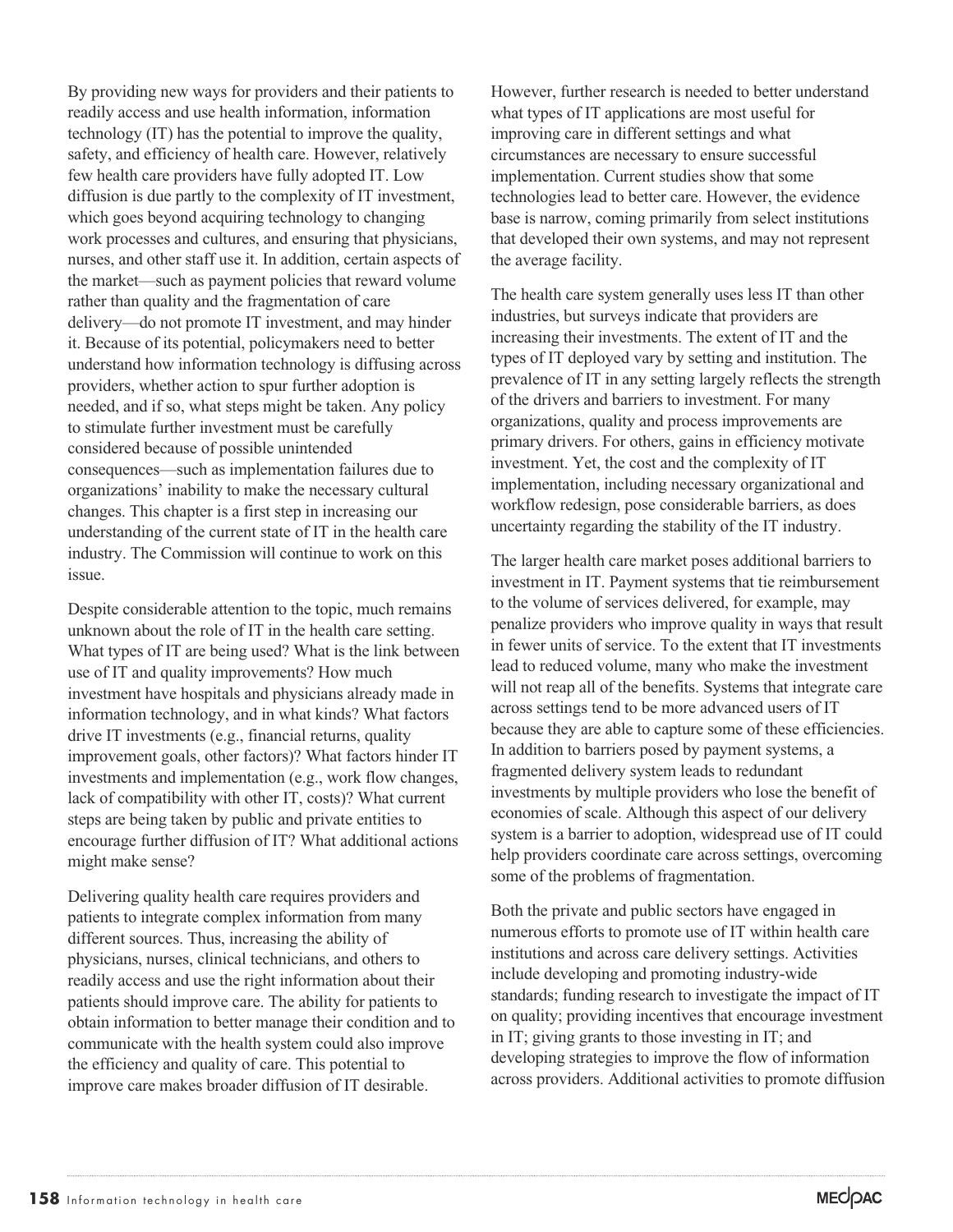could include changes to payment policy, institution of loan or grant funds, and requirements to adopt specific technologies.

# **What is health information technology?**

In general, IT allows health care providers to collect, store, retrieve, and transfer information electronically. However, more specific discussion of IT in health care is challenging due to the lack of precise definitions, the volume of applications, and a rapid pace of change in technology.

Similar terms can be used to define different products, and the exact functions of a system will depend on the specifics of its implementation in a given setting. Both the terms and the functions also change over time. For example, computerized provider order entry (CPOE), which can minimize handwriting or other communication errors by having physicians or other providers enter orders into a computer system, can apply only to prescription drugs, or may also include additional physician orders, such as x-rays or other images, consultations, and transfers. For electronic health records (EHRs, also known as electronic medical records, automated medical records, and computer-based patient records, among other names), multiple definitions exist, depending on the constellation of functions that are included (Brailler and Tarasawa  $2003$ ).<sup>1</sup> They can be used simply as a passive tool to store patient information or can include multiple decision support functions, such as individualized patient reminders and prescribing alerts.

When purchasing IT, providers must consider multiple functions and literally hundreds of applications offered by numerous vendors. In general, the various IT applications fall into three categories:

- administrative and financial systems that facilitate billing, accounting, and other administrative tasks;
- clinical systems that facilitate or provide input into the care process; and
- infrastructure that supports both the administrative and clinical applications.

Table 7-1 provides examples of IT applications in hospitals and physicians' offices; the accompanying text box (p. 160) provides definitions for various clinical systems and other terms used in IT discussions.



#### **Examples of health information technology for hospitals and physicians**

#### **Type of information technology Applications**

| Hospitals      |                                                     |
|----------------|-----------------------------------------------------|
| Administrative | Billing                                             |
| and financial  | General ledger                                      |
|                | Cost accounting systems                             |
|                | Patient registration                                |
|                | Personnel and payroll                               |
|                | Electronic materials management                     |
| Clinical       | Computerized provider order entry for drugs, lab    |
|                | tests, procedures                                   |
|                | Electronic health record                            |
|                | Picture archiving and communication systems for     |
|                | filmless imaging                                    |
|                | Results reporting of laboratory and other tests     |
|                | Clinical decision support systems                   |
|                | Prescription drug fulfillment, error-alert,         |
|                | transcriptions                                      |
|                | Electronic monitoring of patients in intensive care |
|                | units                                               |
| Infrastructure | Desktop, laptop, cart-based, and tablet computers   |
|                | Servers and networks                                |
|                | Wireless networks                                   |
|                | Voice recognition systems for transcription,        |
|                | physician orders, and medical records               |
|                | Bar-coding technology for drugs, medical devices,   |
|                | and inventory control                               |
|                | Information security systems                        |
| Physicians     |                                                     |

| <b>Physicians</b> |                                                                |  |  |
|-------------------|----------------------------------------------------------------|--|--|
| Administrative    | Billing                                                        |  |  |
| and financial     | Accounting                                                     |  |  |
|                   | Scheduling                                                     |  |  |
|                   | Personnel and payroll                                          |  |  |
| Clinical          | Online references (drug compendia and clinical<br>quidelines)  |  |  |
|                   | Receiving lab results and other clinical information<br>online |  |  |
|                   | Electronic prescribing                                         |  |  |
|                   | Computerized provider order entry                              |  |  |
|                   | Clinical decision support systems                              |  |  |
|                   | Electronic health record                                       |  |  |
|                   | E-mail communication with patients                             |  |  |
| Infrastructure    | Desktop and laptop computers                                   |  |  |
|                   | Handheld technology                                            |  |  |
|                   | Servers and network                                            |  |  |

Note: Applications listed are examples and not exhaustive.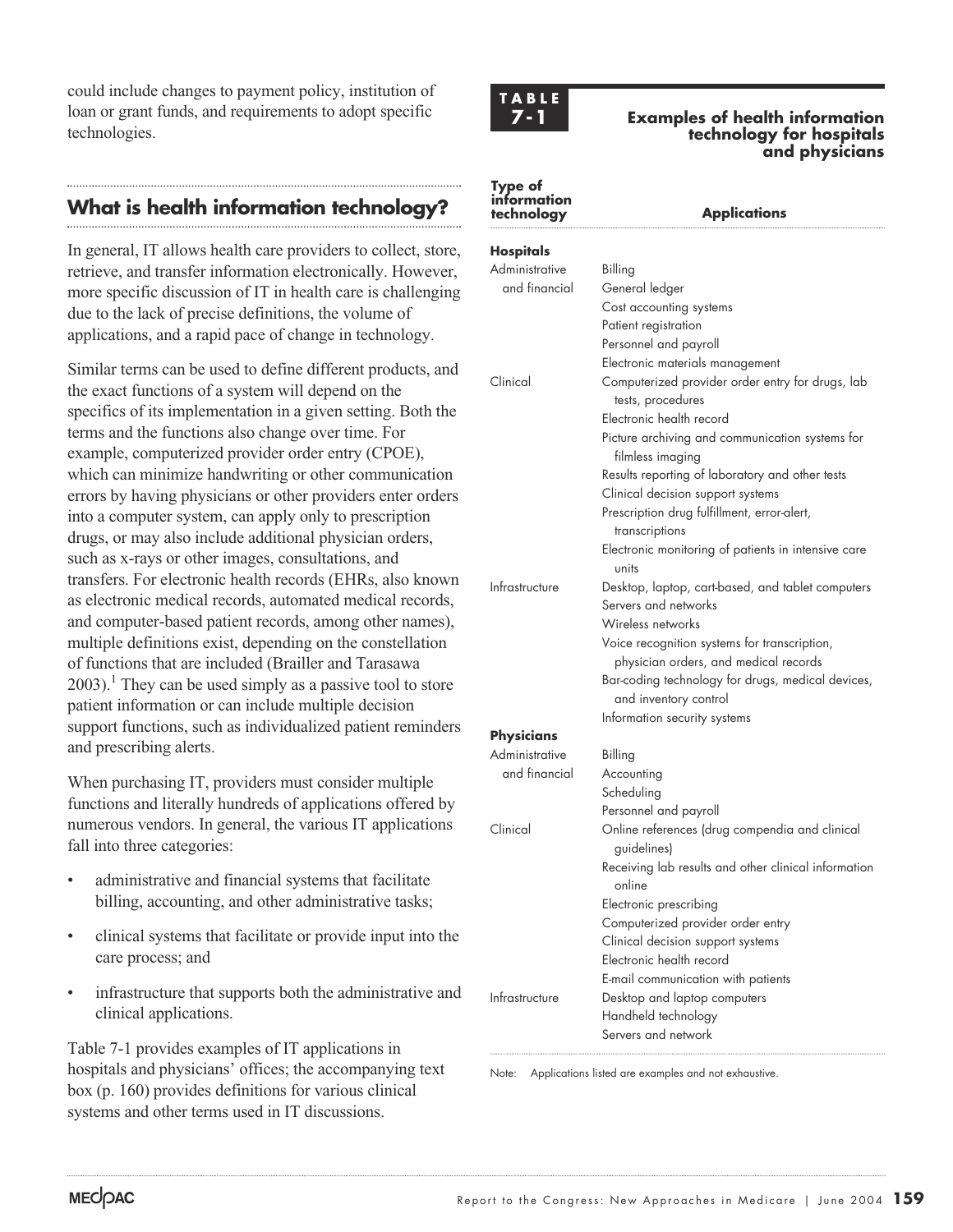# **What is health information technology?**

The following technologies and terms are often included in discussions of information technology in health care:

- **Electronic health record (EHR):** EHRs were originally envisioned as an electronic file cabinet for patient data from various sources (eventually integrating text, voice, images, handwritten notes, etc.). Now they are generally viewed as part of an automated order-entry and patient-tracking system providing real-time access to patient data, as well as a continuous longitudinal record of their care.
- **Computerized provider order entry (CPOE):** CPOE in its basic form is typically a medication ordering and fulfillment system. More advanced CPOE will also include lab orders, radiology studies, procedures, discharges, transfers, and referrals.
- **Clinical decision support system (CDSS):** CDSS provides physicians and nurses with real-time diagnostic and treatment recommendations. The term covers a variety of technologies ranging from simple alerts and prescription drug interaction warnings to full clinical pathways and protocols. CDSS may be used as part of CPOE and EHR.
- **Picture archiving and communications system (PACS):** This technology captures and integrates diagnostic and radiological images from various devices (e.g., x-ray, MRI, computed tomography scan), stores them, and disseminates them to a medical record, a clinical data repository, or other points of care.
- **Bar coding:** Bar coding in a health care environment is similar to bar-code scanning in other environments: An optical scanner is used to electronically capture information encoded on a product. Initially, it will be used for medication (for example, matching drugs to patients by using bar codes on both the medications and patients' arm bracelets), but other applications may be pursued, such as medical devices, lab, and radiology.
- **Radio frequency identification (RFID):** This technology tracks patients throughout the hospital, and links lab and medication tracking through a wireless communications system. It is neither mature nor widely available, but may be an alternative to bar coding.
- **Automated dispensing machines (ADMs):** This technology distributes medication doses.
- **Electronic materials management (EMM):** Health care organizations use EMM to track and manage inventory of medical supplies, pharmaceuticals, and other materials. This technology is similar to enterprise resource planning systems used outside of health care.
- **Interoperability:** This concept refers to electronic communication among organizations so that the data in one IT system can be incorporated into another. Discussions of interoperability focus on development of standards for content and messaging, among other areas, and development of adequate security and privacy safeguards.  $\blacksquare$

Source: Adapted from deliverable submitted to MedPAC by Abt Associates.

## **Quality and health information technology**

One of the primary motivators for adopting many clinical health IT applications is the belief that they improve the quality of patient care. Yet, further research is needed to better document and understand the link between IT and

quality, including the types of quality problems information technology can be used to solve and implementation strategies to ensure that quality objectives are met.

Quality health care relies on physicians, nurses, patients and their families, and others having the right information at the right time and using it to make the right decisions.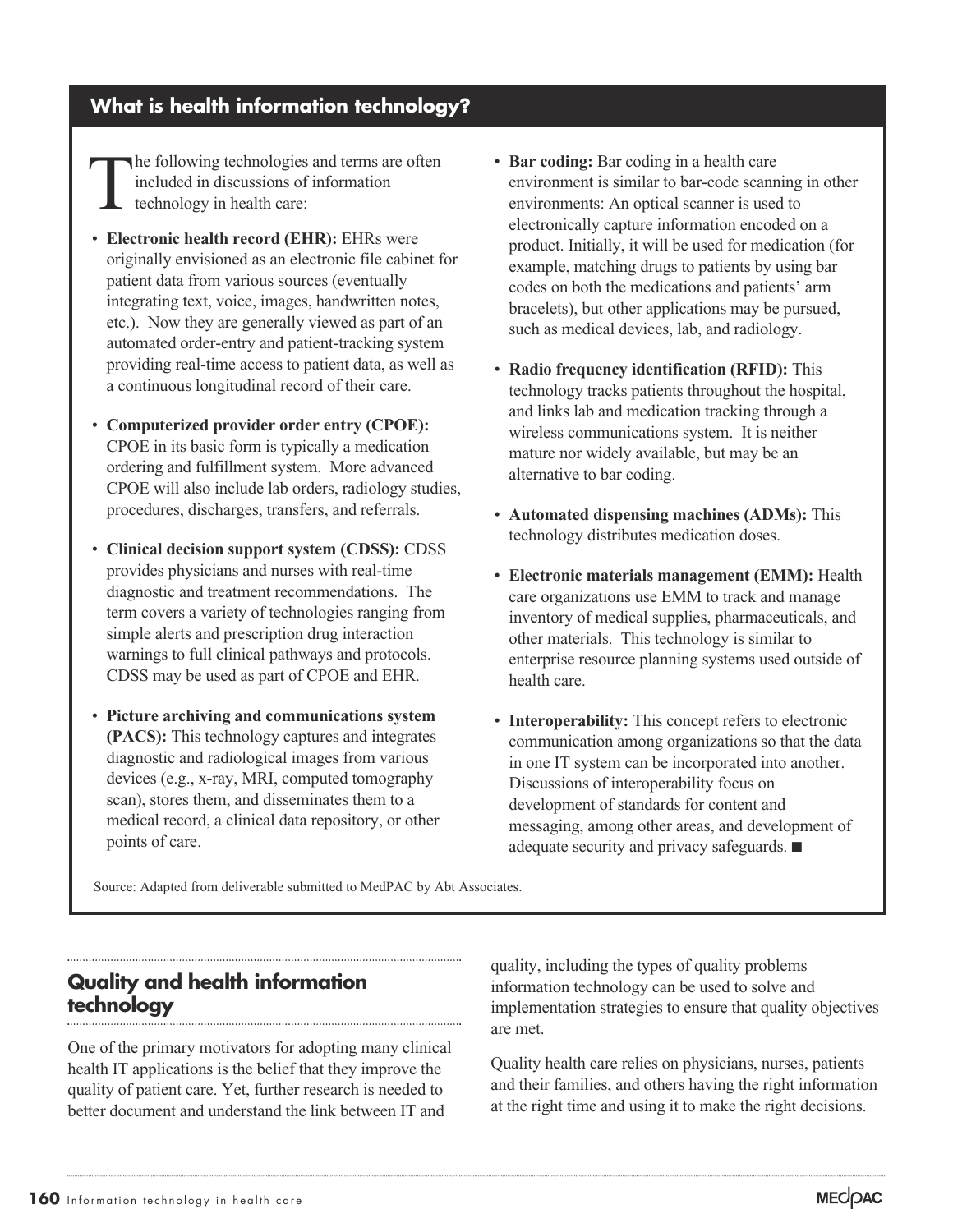Yet the health information needed to make these decisions changes frequently; the guidelines and clinical evidence continually evolve, as does knowledge about the condition of the patient. IT may provide a tool to store, integrate, and update this information base.

Beyond improving care in individual settings, health IT also has the potential to address the problems presented by a fragmented delivery system. Most patients receive care from many disparate providers. The primary means of coordination is often through discussion with the patients about what other services they have received and what the other providers thought about their conditions. Information technology used across settings could create a "virtual" integrated delivery system without requiring formal mergers or affiliations.

The Commission stated in its June 2003 report to the Congress that health IT was one of the more important system changes necessary to improve quality (MedPAC 2003). While the potential is clear, the evidence linking quality with various IT applications is less so.

In 2000, the Institute of Medicine (IOM) released a report focusing on patient safety estimating that 44,000 to 98,000 people die in U.S. hospitals annually as a result of medical errors. Many of these errors involve medications. In a subsequent report, the IOM identified IT as one of the four critical forces that could significantly improve health care quality and safety (IOM 2001). Partly in response to these reports, the Leapfrog Group, a group of large employers committed to patient safety improvements, made hospital adoption of CPOE a major goal for large employers and health plans. These influential external forces linking IT to improved quality and patient safety have contributed to a widespread belief that adoption of IT in health care will improve quality and safety.

In this section we present findings from a literature review done for MedPAC by Abt Associates on the relationship between health IT applications and quality. We find evidence that various forms of health IT improve or have the potential to improve quality. However, because many of these findings were based on the experiences of a few organizations without subsequent evaluation of the unique circumstances that may have led to their success, the results may not be generalizable to other organizations. Two large academic medical centers with a strong commitment to the use of health IT conducted many of the studies of CPOE. Each developed its own system. Studies

have not critically analyzed how these systems were implemented. Implementation issues such as work flow disruption, physician involvement, and ease of use have tremendous impact on whether health IT is effective.

Some studies have shown that use of CPOE can reduce the frequency of medication errors. However, 9 out of the 11 formal analyses took place at one of two advanced institutions. CPOE significantly reduced (by 55 percent) serious medication errors (Bates et al. 1998). Of the 11 most rigorous studies, at least 1 study showed that CPOE improved quality and safety through one of the following actions:

- reducing medication errors, including adverse drug events;
- decreasing dosage errors;
- prescribing certain medicines more precisely; or
- prescribing with improved accuracy by faculty and residents (Oren et al. 2003).

Although more limited in the types of errors it can prevent, bar coding is probably the most proven technology of those we discuss. Bar coding prevents errors at the patient's bedside by averting the administration of the wrong drug when other levels of review have failed. Studies document that bar coding reduced ambulatory and inpatient medication error and the number of adverse drug events (Oren et al. 2003, Bates and Gawande 2003, GAO 2003). One study at a Department of Veterans Affairs hospital showed that bar coding of medications reduced the kind of medical errors bar coding could prevent by 85 percent (McVicar and Valdes 2003).

The types of computer-based clinical decision support systems (CDSS) vary widely—from preventive care reminders to notification of potential drug interactions. Therefore, the types of technology studied vary widely. A 1998 review of the literature on the impact of 68 computer-based clinical decision support systems showed a beneficial impact on processes of care in 43 out of 65 studies and a positive impact on patient outcomes in 6 out of 14 studies (Hunt et al. 1998).

Two studies of clinical decision support systems focused on aspects of the medication system. One found that computerized reminders improve by 100 percent the use of "corollary orders," that is, orders for other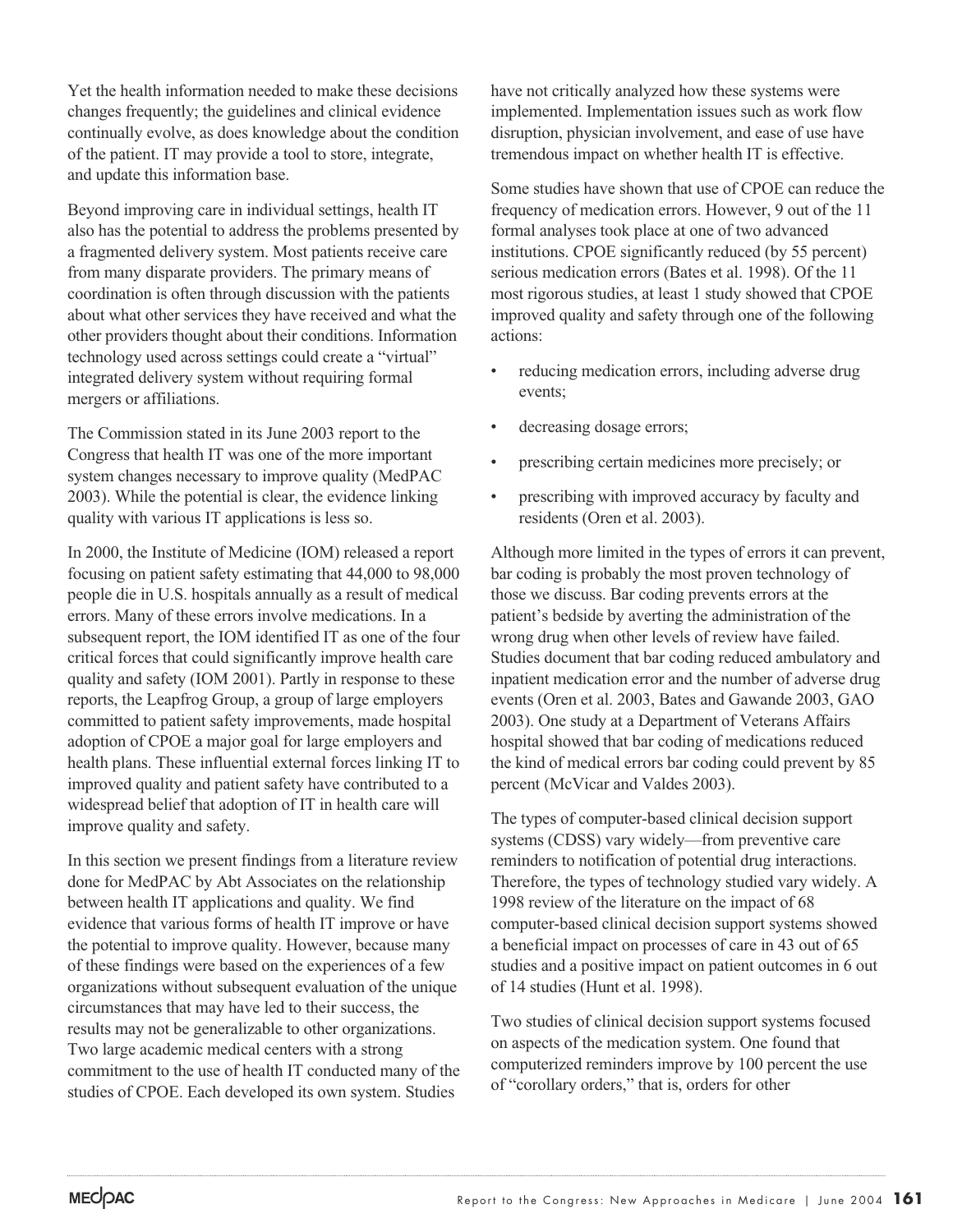pharmaceuticals or tests that would ensure appropriate dosage (Overhage et al. 1997). Another studied a broad range of CDSS and found improvements in types and doses of drugs (Teich et al. 2000). In a review of the evidence on CPOE and CDSS, researchers found that one important issue in ensuring successful implementation of either is that the threshold for alerts must be set so that physicians do not receive so many "false alarms" that the information is ignored (Kaushal and Bates 2001).

Electronic health records are often implemented with CPOE and decision support efforts; therefore, it is difficult to evaluate separately their impact on quality. However, an electronic health record has the potential to make health information more available to providers and patients when they need it. The availability of lab and radiology reports, patient-specific histories, and clinical reminders, along with other functions such as CPOE and bar coding, have the potential to improve quality.

The quality benefits of investment in IT are often achieved after tremendous efforts and some initiatives have failed. A recent study of the effect of computerized guidelines for managing heart disease in primary care found that sophisticated reminders from an EHR failed to improve adherence to accepted practice guidelines or outcomes for patients with heart disease (Tierney et al. 2003). A Department of Veterans Affairs hospital that is the test site for a new computer software program recently reported surgery delays and other problems with its new computer system (De La Garza 2004). Even when implemented, CDSS might not be used because of physician workload or limited training for rotating staff (Patterson et al. 2004). Other research has shown that automated systems are also subject to errors: U.S. Pharmacopeia reported that 10 percent of medication errors it studied resulted from computer-entry errors (Armstrong 2003).

IT can be a tool for improving quality and safety, but is not the only one and is often used by providers as part of a broader effort. In 2001, the Agency for Healthcare Research and Quality (AHRQ) determined that 14 safety practices had greater strength of evidence regarding their impact and effectiveness than any practice which relied on IT. They include such low-cost items as appropriate provision of nutrition, with a particular emphasis on early enteral nutrition in critically ill and surgical patients, and use of maximum sterile barriers while placing central intravenous catheters to prevent infections (AHRQ 2001). This is not to say that these practices are superior to IT; ideally, organizations would pursue them all.

# **Current status of health information technology**

The degree of IT use varies by health care setting: Pharmacies are generally advanced users, while other settings such as physician offices or nursing homes are further behind. The kind of technology used also varies by setting. For example, in home health, the use of technology that allows patients to monitor their own vital signs from their home and communicate results to the agency could increase the ability to address a problem before a patient requires acute care. In both home health and nursing home settings, use of handheld computers to complete documentation and capture patient assessment information can increase efficiency and provide more information to care givers. IT and the Internet have also had a significant impact on consumers. Numerous websites have made health information more available to patients, thereby strengthening their role in care decisions. The Internet also helps consumers choose providers by allowing insurers and others (including Medicare) to post information on providers including, in some instances, comparative quality information.

This section provides detailed information on two settings—hospitals and physicians' offices—that have received considerable policy attention. Further MedPAC work may focus on other settings, such as post-acute care, as well as on the impact of IT and the Internet on consumers. This section also looks at linking health care providers through an information infrastructure, or "interoperable" systems that allow communication among the IT applications used by different providers.

# **Information technology in hospitals**

Relatively little is known about the level of diffusion of IT in hospitals and strategies hospitals take when making IT investment decisions. Much of the existing information about IT diffusion comes from voluntary surveys, some of which are conducted on the Internet. Therefore, the results may not be representative and may be biased toward more advanced users of IT. Given the evolving state of the technology and limited availability of nationally representative surveys, varying estimates of IT diffusion exist. The following discussion draws on a literature review on hospital IT investments conducted for MedPAC by Abt Associates. It also draws on interviews Abt Associates conducted with hospitals that have made significant investments in IT, and some that have not, to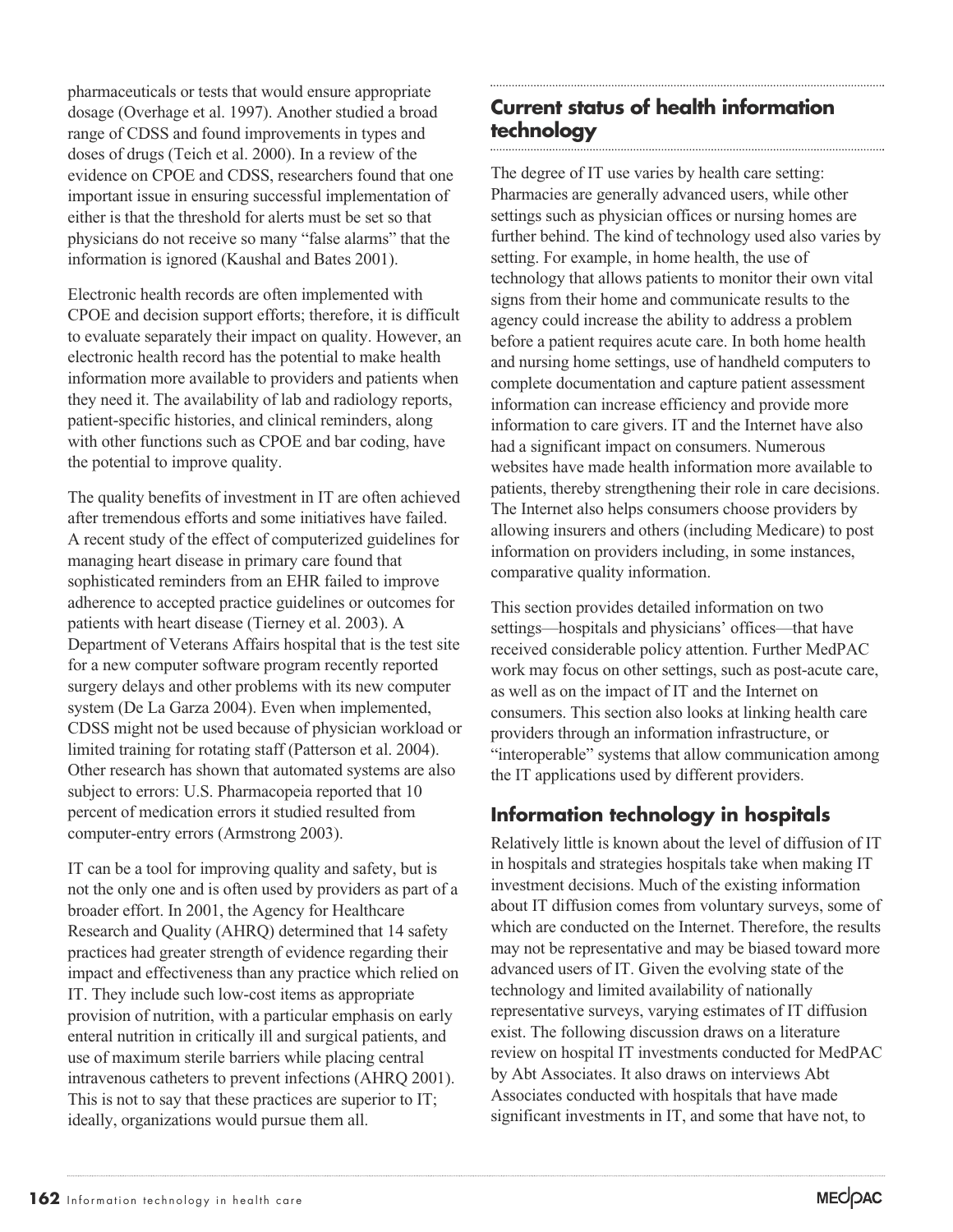better understand IT investment decisions (Abt Associates 2004a and 2004b).

Diffusion of information technology in hospitals varies with the type of technology. Of the three major categories shown in Table 7-1 (p. 159), diffusion is greatest in administrative and financial applications such as patient registration, billing, and payroll. Clinical applications, such as computerized provider order entry for drugs or other items (e.g., lab work) and electronic health records, are less diffused. Infrastructure technologies build the base that other technologies work from, and include both widely diffused technologies, such as e-mail and telecommunications, and those that are less common, such as wireless connections and voice recognition. Infrastructure investments also include maintaining secure information systems that comply with federal security rules.

Estimates of the use of CPOE vary, but several studies report that 5 to 6 percent of hospitals currently have a system (Leapfrog Group 2004, Devers and Liu 2004). Others argue that these studies may have stringent definitions that lead to low estimates of CPOE use (iHealthBeat 2003). Estimates of the use of EHRs in hospitals are similarly low (Glaser 2002). Other types of clinical IT—such as picture archiving and communications systems (PACS) that allow digital storage and retrieval of x-rays, MRIs, and other images have diffused more widely. About 15 percent of all hospitals were estimated to have PACS in 2002, with most academic and large hospitals having this technology. In a more recent survey of hospital executives, 49 percent indicated that they had PACS or were implementing it (Morrissey 2004).

For each type of clinical IT, academic medical centers and large hospitals are more likely to be advanced users. Providers who are part of integrated systems delivering inpatient and outpatient services are also more likely to have the necessary financial support and a clearer need to ensure smooth flow of information across their systems. Those who are part of multiple hospital systems (about half of all hospitals according to the American Hospital Association Guide 2003–2004) probably benefit from IT support offered by the larger organization. They may also be motivated to adopt IT to facilitate information flow across system members.

Clinical applications, particularly CPOE and EHR, may not diffuse rapidly for a number of reasons. They are

relatively new. They are costly, complex, and difficult to implement in stages. They require significant changes in work processes and culture for nurses, pharmacists, other allied health professionals, and physicians to be successfully implemented. Finally, achieving the benefits of these technologies for improvements in quality of care appears to hinge on the same factors that pose a risk to successful implementation. As discussed below, the financial return to investment for these technologies is uncertain.

Though not widely diffused now, many organizations are planning to implement clinical systems in the near future. The Healthcare Information and Management Systems Society (HIMSS) has conducted a survey in each of the past three years. The most recent web-based survey (conducted November 2003 through January 2004) included 307 respondents out of nearly 2,000 chief information officers or directors of information systems at health care facilities who were asked to participate. Most of the respondents work for health care systems and hospitals; some 86 percent came from an organization led by a hospital (HIMSS 2004a).

The HIMSS survey respondents reported that in the next year, upgrading security protocols and reducing medical errors and promoting patient safety will be priority issues for their IT departments (Figure 7-1, p. 164). Specific applications they think most important for the next two years include bar coding, EHR, and clinical information systems (Figure 7-1, p. 164).

A recent survey of hospital investment priorities by the Health Care Financial Management Association indicated that IT is as high a priority as capital construction. Among IT applications, this survey suggested a different ordering of priorities than other surveys. The survey of 460 hospital and system chief financial officers showed that 72 percent anticipate investing in PACS, 64 percent in CPOE, and 61 percent in other major information technology. The same survey found that overall capital spending is expected to rise 14 percent annually for the next five years, compared with 1 percent annual increases from 1997 to 2001 (HFMA 2004).

Many systems and hospitals have recently announced IT plans. For example, Kaiser Permanente, an integrated system, is investing \$1.8 billion to put in place a fully operational EHR. Catholic Health West recently announced its intention to implement various forms of health IT for all of its 41 hospitals.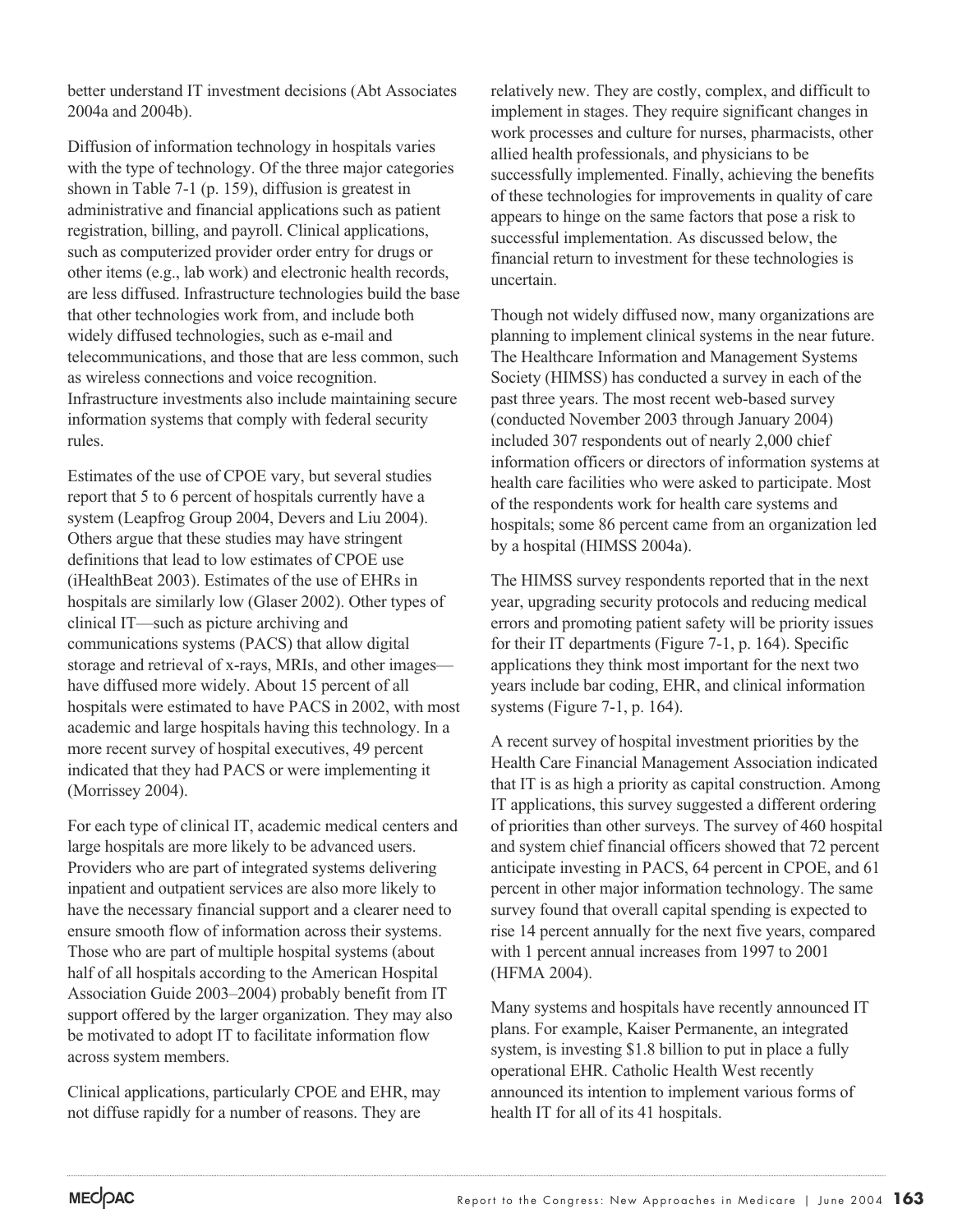# **7-1**

# **Information technology priorities for hospitals FIGURE**



#### **Hospital and health care executives name security and safety as top priorities for 2004**

#### **Hospital and health care executives name bar coding and other clinical applications as most important for 2004–2005**



Note: CPOE (computerized provider order entry), PACS (picture archiving and communications system).

Source: Healthcare CIO Results: Final Report, Leadership Survey, Healthcare Information and Management Systems Society, February 23, 2004.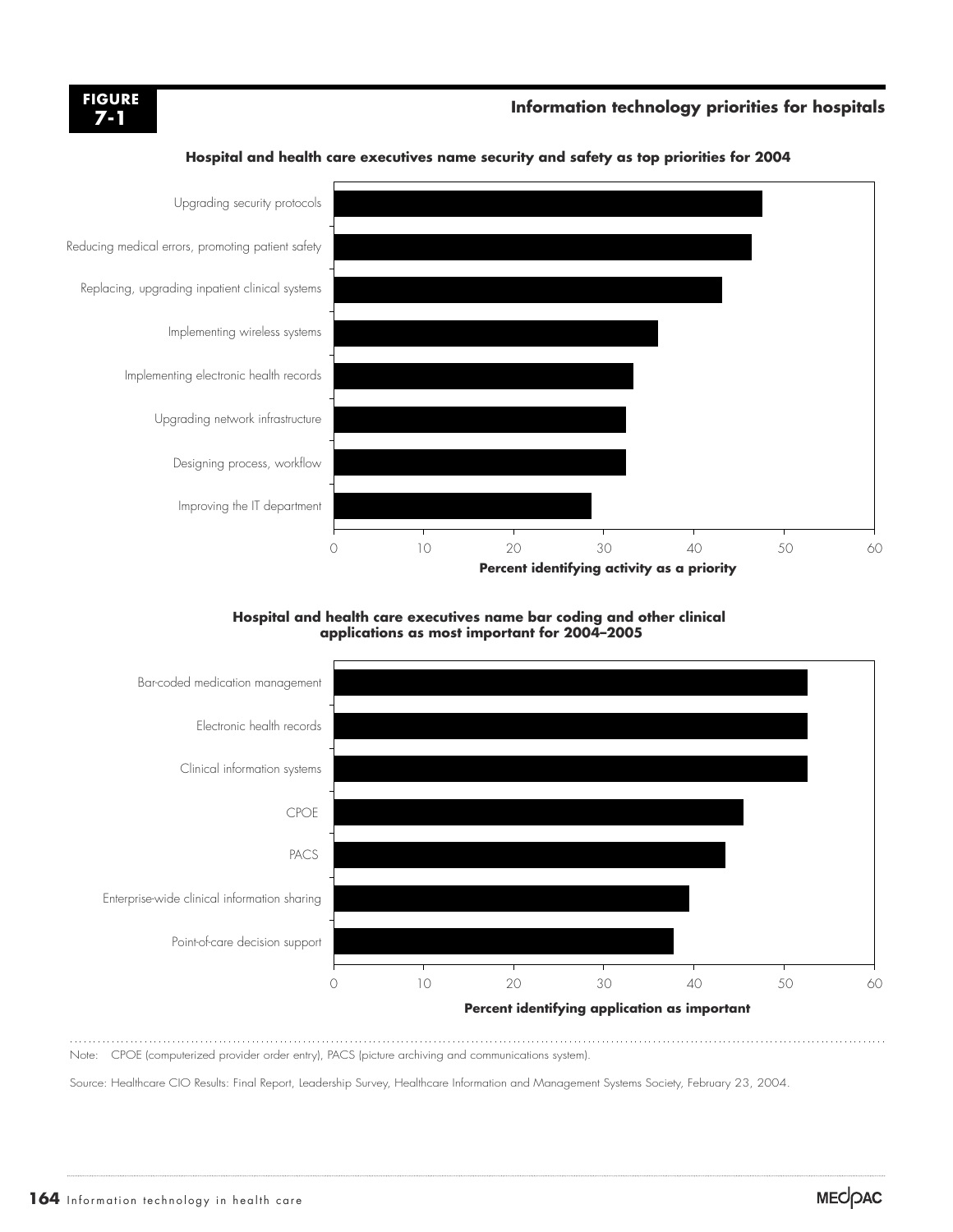### **Drivers of adoption**

Hospitals consider both financial return on investment and nonfinancial benefits when making IT investment decisions. Return on investment varies by the type of IT. Technologies that pay for themselves tend to diffuse more widely. Studies dating back to the 1980s have shown that electronic billing and claims submission rapidly pay for themselves and generate additional savings by decreasing the costs of creating bills and speeding reimbursement. These technologies are practically universal. Hospitals have also been quick to adopt other kinds of technology that produce revenues, such as imaging equipment.

Little economic literature addresses the question of the impact of IT on hospital financial performance. One study offers preliminary results indicating that investment in IT leads to increased volume in nonprofit hospitals and reduced length of stay in for-profit hospitals. The same study found that the longer the health IT investment, the greater the effect (Parente and Van Horn 2002). Some reports suggest returns on investment or anticipated savings for several specific clinical applications. Voice recognition software can pay for itself by lowering transcription costs. PACS can lower costs for acquiring and storing films by storing digitized radiology images, and may reduce the workload among radiology staff (Wiley 2003). One study suggests an 18-month payback period (Baldwin 2002).

Most of the hospitals with advanced IT systems interviewed by Abt used PACS: Of the 12 total, 10 had it in place, 1 was implementing it, and the last had put out a request for proposals. Most of the hospitals had performed return on investment calculations and predicted positive returns, which most realized. Recent diffusion estimates suggest that PACS, at least, is becoming more common, perhaps in part because the financial return is evident. However, one of the smaller hospitals interviewed that was less advanced in its use of IT purchased PACS despite predicting a negative return on investment. The projected lack of return was due primarily to a low volume of imaging in the facility.

The literature provides scant evidence of return on investment calculations for CPOE and EHR and we see lower diffusion of these technologies. Regarding CPOE, six of the interviewed hospitals have the system or are implementing it, five plan to have it within one to three years, and only one had no plans to pursue it. In general, hospitals reported that patient safety and quality of care,

rather than financial returns, motivate their investments in CPOE and EHR. None of these hospitals had conducted or planned to study return on investment for CPOE.

Calculating return on investment for clinical IT can be challenging. The costs of CPOE and EHR can be difficult to measure because they require investment not only in the technologies themselves, but also in changing work processes, significant staff training, and ongoing system support (Darves 2004). Quantifying some of the benefits for these applications, such as improved care processes and workflow, can be difficult. Reductions in costs stemming from reduced medical errors, shorter stays, or efficiencies in care delivery can also be hard to measure.

Furthermore, the financial returns from some quality improvements may accrue not to the hospital investing in the technology, but to other parties. For example, a hospital might invest in CPOE and, through successful implementation, prevent an adverse drug event that would have resulted in another hospital admission. The hospital loses revenue from the avoided admission, and the purchaser of care gains. In this example, the hospital improves care and the patient is clearly better off.

Closed systems of care, in which a single entity serves as both the insurer and the provider of care, will reap all of the financial benefits from health IT. This may explain why closed systems, such as the Veterans Health Administration or staff model HMOs, are generally more advanced users of IT systems. One national health system, the National Health Service (NHS) in England, has recently committed to a large-scale implementation of IT (see text box, p. 166). The head of that effort recently noted that the NHS is able to do some things, such as negotiate big discounts from IT vendors, that could not be easily duplicated in the United States (AHA News Now 2004).

The nonfinancial benefits hospitals consider when making IT investment decisions include clinical efficiencies and improved quality, patient and provider satisfaction, image and public relations, and employee morale. A focus on improved quality of care by the Institute of Medicine, the Leapfrog Group, and others has fueled interest in CPOE, in particular, as well as EHRs, other pharmacy systems, and lab systems. Those hospitals interviewed by Abt that had more advanced IT systems indicated that patient care and safety were major drivers for adopting clinical IT. Consumer expectations and possible discounts on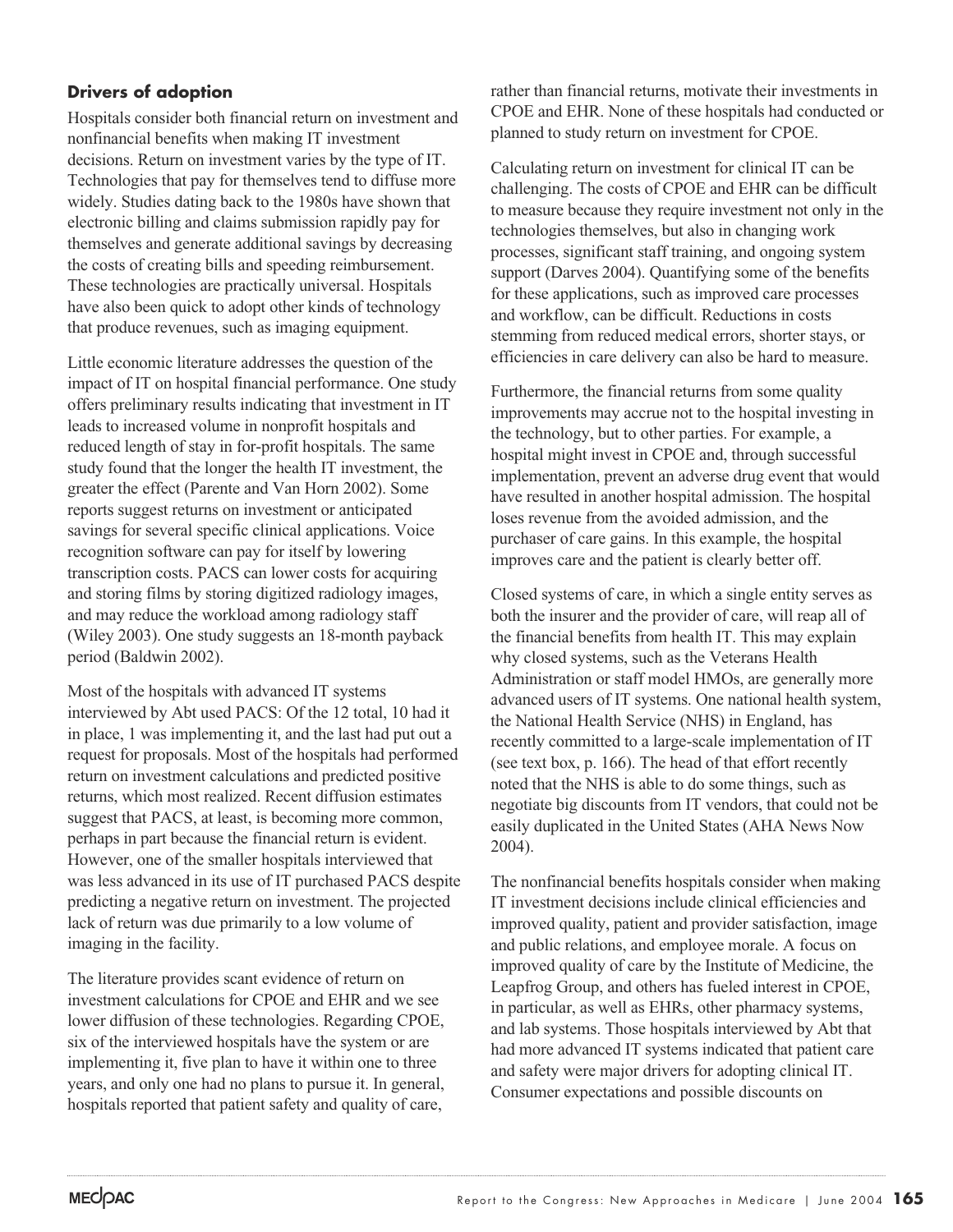# **England plans for national information technology system**

Ingland's government has begun contracting with<br>information technology (IT) firms to implement<br>a National Programme for IT (NPfIT) within the<br>National Health Service (NHS) the public agency that information technology (IT) firms to implement a National Programme for IT (NPfIT) within the National Health Service (NHS), the public agency that provides health care. The program consists of four parts:

- electronic patient records, which will include a central data repository of patient information available to all health care providers;
- electronic scheduling of appointments for consultations and hospitalizations that will be available to referring general practitioners and, eventually, patients;
- e-prescribing, which will allow electronic prescriptions filled by physicians to flow to both the pharmacy and the Prescription Pricing Authority that manages payments; and
- improved broadband communications networks to facilitate communication across the National Health Service.

The NPfIT has an ambitious agenda that seeks to implement the world's largest health care IT system by the year 2010. Because the health system in England is closed, with the government employing staff, it can implement a system that covers all patients and providers. However, implementation will require coordination among the national health authority, regional health authorities, and local health care

providers, some of whom have already invested in their own IT systems.

The NHS plans for the first element, electronic scheduling, to be available in some locations by the summer of 2004, with full implementation by the end of 2005. The NHS will phase in the national database of electronic patient records by 2010. The NHS targets having 50 percent of prescriptions handled electronically by 2005 and 100 percent by 2007.

Funding for the NPfIT includes \$17 billion from the national government, with additional funds coming from local health authorities. The central funding currently covers only the cost of the technology, and not the training and work process changes that will be needed to implement health IT at the local level.

Supporters of the system predict significant improvements in efficiency and quality of care, as patient information will be accessible to all providers at any time. The system will also include decision-support functions, such as clinical guidelines or prompts for drug allergies. Supporters also claim that significant discounts can be obtained from IT contractors because of the size of the endeavor and the centralized procurement process. Others have noted the need for greater attention to the availability of local funds for implementation and training. Additional concerns include the need to involve stakeholders during design, ensure data quality, and implement adequate security and privacy safeguards.  $\blacksquare$ 

Sources: Parliamentary Office of Science and Technology 2004, NHS 2004, Naik 2003, Dodge 2004.

malpractice insurance premiums for reduced medical error rates have been cited as drivers of adoption (Scalet 2003). In addition, declining prices for IT technologies should facilitate IT use.

Standards and regulations set by state and federal governments or accrediting agencies can also spur investment in IT. Electronic transaction standards put in place through the Health Insurance Portability and Accountability Act of 1996 (HIPAA) should facilitate adoption of IT by removing some innovation barriers and providing guidance for future investments, steering hospitals away from applications that will not meet the standards. Currently, hospitals are working to comply with HIPAA requirements to ensure the security of their information systems (HIMSS 2004a). The recent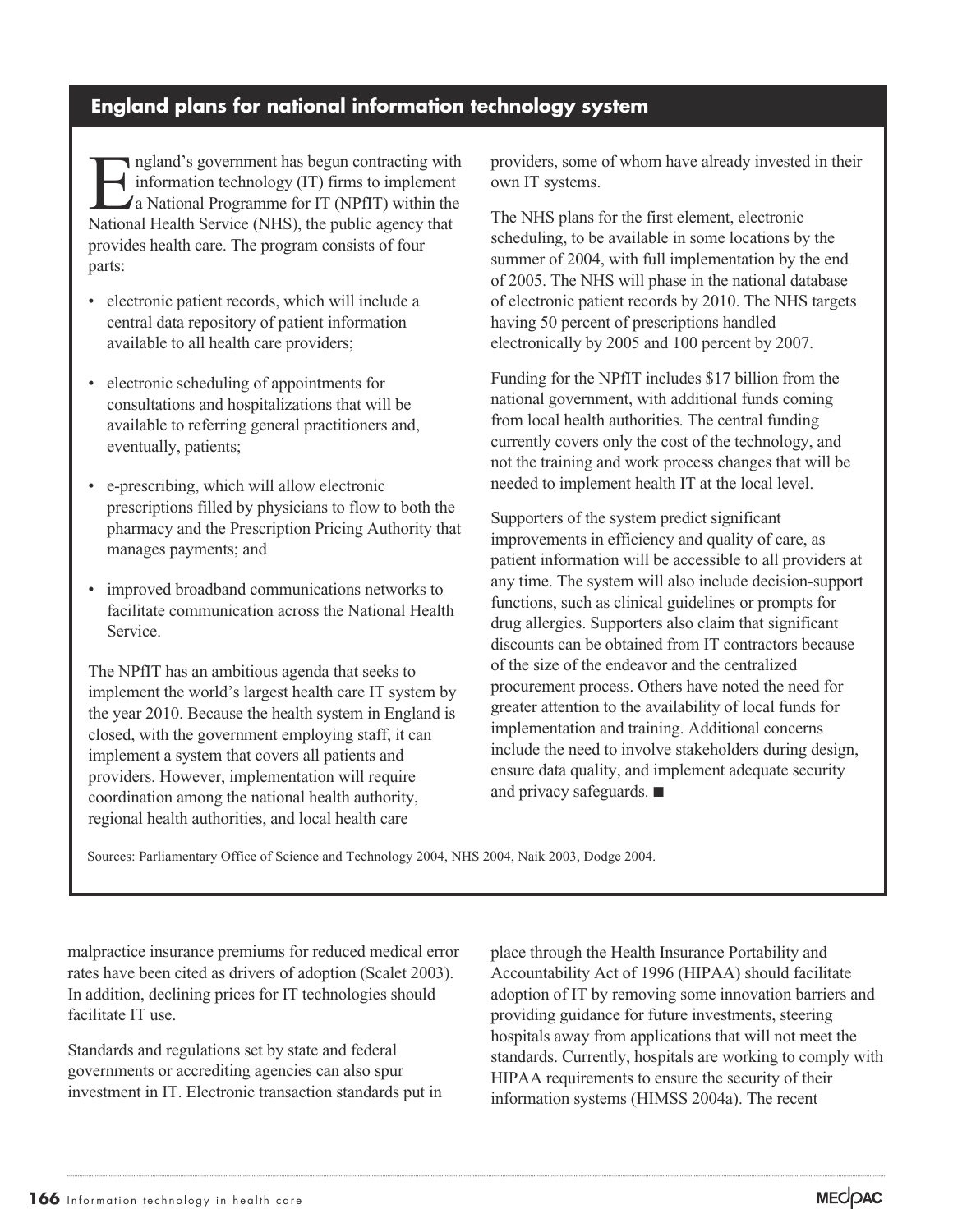requirement by the Food and Drug Administration (FDA) for pharmaceutical companies to include bar codes on their products within two years is likely to stimulate investment in bar coding in the near future (FDA 2004).<sup>2</sup> However, the adoption of bar coding in hospitals may depend on the extent to which manufacturers put bar codes on single doses of their medications, rather than putting them on a package containing multiple doses (Hawryluk 2004).

#### **Barriers to adoption**

While many factors push hospitals to invest in IT, others pose barriers. Investment in IT is costly and must compete with other priorities, including investment in bricks and mortar, as well as in technologies with more direct application to clinical care and greater certainty for increased revenues, such as new imaging equipment (Morrissey 2004). The availability of capital for investment in IT depends, of course, on hospitals' ability to access capital in general, which may be easier for some hospitals (e.g., those with good financial performance, forprofits, members of chains) than others. Recent estimates of the percentage of hospital operating budgets spent on operating IT systems indicate that 2 to 3 percent is the industry average (Morrisey 2004, HIMSS 2004a). Capital expenditures on IT generally consume a larger share of capital budgets, although the percentage varies with each hospital's investment cycle.

Cost poses another barrier to adoption. The costs of implementation and ongoing maintenance vary by the size of the hospital, as well as by the functions to be installed. A full clinical IT system that includes CPOE and an EHR will cost tens of millions of dollars; CPOE on its own was estimated to cost about \$8 million for a 500-bed hospital (First Consulting Group 2003). Installing bar coding is expected to cost around \$1 million for the average hospital (Hawryluk 2004). In addition to the costs of IT, hospitals may perceive lack of reimbursement for specific IT investments as a barrier.

The costs of implementing IT go beyond purchasing the technology to providing training and systems support, which case studies indicate are crucial for success. Deriving benefit from IT generally requires changing work processes, which can be more challenging than the purchase and installation of the technology itself (Darves 2004, First Consulting Group 2003). New applications must also integrate with existing systems, which makes implementation more complex and can further increase costs. For example, applications providing considerable

depth of support for a given department, such as PACS for radiology, may not communicate easily with an existing patient registration system.

Nearly every study of clinical IT implementation and adoption cites physician reluctance as a major hurdle to broader investment and overcoming it as a key to project success. A number of large-scale investments, including the one at Cedars-Sinai Medical Center in Los Angeles, have failed due to a lack of physician acceptance. With the exception of pharmacy settings, there is little consistent evidence that IT systems save time for providers. In some instances, the literature suggests the reverse: Systems such as CPOE add to clinicians' workloads because information must now be entered into a computer. EHRs require even greater levels of physician acceptance than CPOE (Darves 2004, GAO 2003). The need for changes in work process and culture suggest that hospitals may not be able to move quickly when making IT investments because they can manage only a limited amount of change at a time. The need to maintain full operations while undertaking systems changes provides an additional challenge. Given the importance of culture and physician acceptance for implementation of clinical IT, hospitals that employ a large share of their physicians may find it easier to implement because they have more control over how their physicians work.

Earlier we noted that federal and state regulations like HIPAA can drive investment in IT. They may also slow adoption of some types of IT, however, if IT funds and the attention of hospital executives must be directed to specific technologies over others. The HIPAA transaction rules require investments in IT supporting transactions, potentially at the expense of other investments. The HIPAA privacy and security requirements may also increase the complexity of the design of IT systems that share patient information.

In the latest HIMSS survey, respondents were asked to identify the most significant barrier to implementing IT. Lack of financial support was cited most often; however, it was chosen by fewer than one in four respondents (23 percent). Respondents also considered the following to be significant barriers:

- vendors' inability to deliver products effectively (14) percent);
- difficulty in providing quantifiable benefits or return on investment from IT (13 percent); and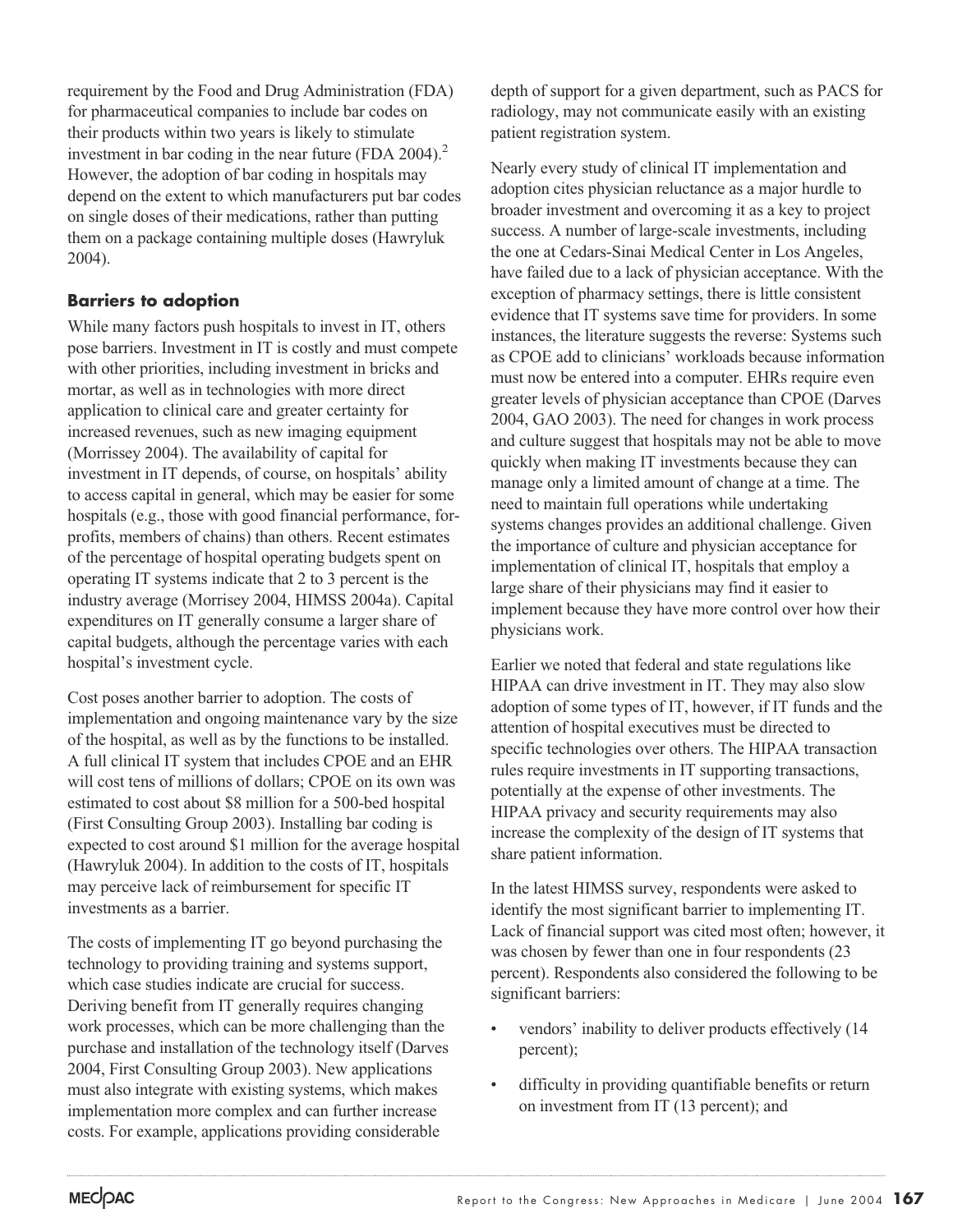• difficulty achieving end-user acceptance (11 percent), among others.

Very few respondents (3 percent) considered lack of common data standards to be a significant barrier (HIMSS 2004a). The hospitals interviewed by Abt highlighted the following as possible barriers to successful implementation of IT: cost, physician culture or reluctance, the need for concomitant changes in workflow and processes, retraining, poor quality of vendor offerings, and integration with existing systems.

### **Information technology in physicians' practices**

Like hospitals, physicians are more likely to use IT for administrative functions (such as billing, claims submission, and scheduling) than for clinical functions (such as electronic health records, clinical decision support, access to formularies or other references, or computerized provider order entry). Physicians must also invest in infrastructure to support their IT applications.

Data on the use of IT by physicians and their staffs are limited. This section reports the results of three surveys of the current and planned use of IT in physicians' offices. For clinical IT, estimates of physicians' use of EHRs in their offices vary across surveys. Brailer and Terasawa (2003) suggest that 20 to 25 percent is a reasonable estimate of current diffusion. This estimate is higher than those generally quoted for hospitals, perhaps because the EHR is only one of many technologies hospitals are pursuing. A longitudinal record of patients' care may be more relevant in an outpatient clinic or office setting, where physicians coordinate care across settings.

The Center for Studying Health System Change (HSC) included questions on use of IT in its latest physician survey. Although the information is somewhat dated—it was conducted in 2000 and 2001—it is nationally representative of all physicians. HSC asked about use of IT in the practice, not by the physician himself or herself. In addition, HSC did not gather information on the frequency or intensity of IT use. The survey found that adoption of IT varied by the application:

- 77 percent of physicians accessed the Internet,
- 53 percent obtained information on treatment alternatives and clinical guidelines,
- 32 percent obtained information on formularies, and

11 percent used IT to write prescriptions (Reed 2004).

This survey compares IT use by practice and personal characteristics of the physician. Physicians in group and staff model HMOs, practices with 50 or more physicians, and medical schools were most likely to use IT. Those in solo or small group practice were less likely to do so. By specialty, surgeons were less likely to be in practices that use IT than primary care physicians or those in medical specialties (Reed 2004). Some very large physician group practices, such as Harvard Vanguard Medical Associates in Boston, the Marshfield Clinic in Wisconsin, and Geisinger Healthcare in Pennsylvania, have developed and operated EHRs for 10 years or more.

The Healthcare Information Management Systems Society surveyed physician and practice managers and executives in 2003 on the use of IT in ambulatory settings. Only 16 percent of the respondents (compared with about 35 percent of physicians nationwide) were in a practice with 1 or 2 physicians. Given that physicians in larger groups are more likely to use IT, respondents likely represent physicians that use IT more than the national average (HIMSS 2004b).

The survey found widespread use of handheld technology, but significantly lower use of EHRs and e-mail for communicating with patients. The majority of survey respondents indicated that physicians have personal digital assistants or some other form of handheld technology (71 percent), used most commonly as a portable drug reference. Less common uses include scheduling, eprescribing, better documenting care to facilitate billing ("charge capture"), dictating, and accessing information in an EHR. Sixty-two percent reported that they did not have an EHR, while small shares indicated that one was present in all departments within their organization (24 percent), or in some departments (15 percent). Only 17 percent indicated that they or physicians in their organization communicate with patients about clinical issues via e-mail. Reasons for not doing so included legal concerns, HIPAA privacy concerns, and, to a much lesser extent, lack of reimbursement.

A recent survey by Modern Physician/Pricewaterhouse Coopers (436 respondents) suggests increases in the use of IT by physicians. The survey was conducted online, however, which may bias the results toward users of IT. Forty-one percent of respondents indicated that their organizations have invested in an EHR, with investment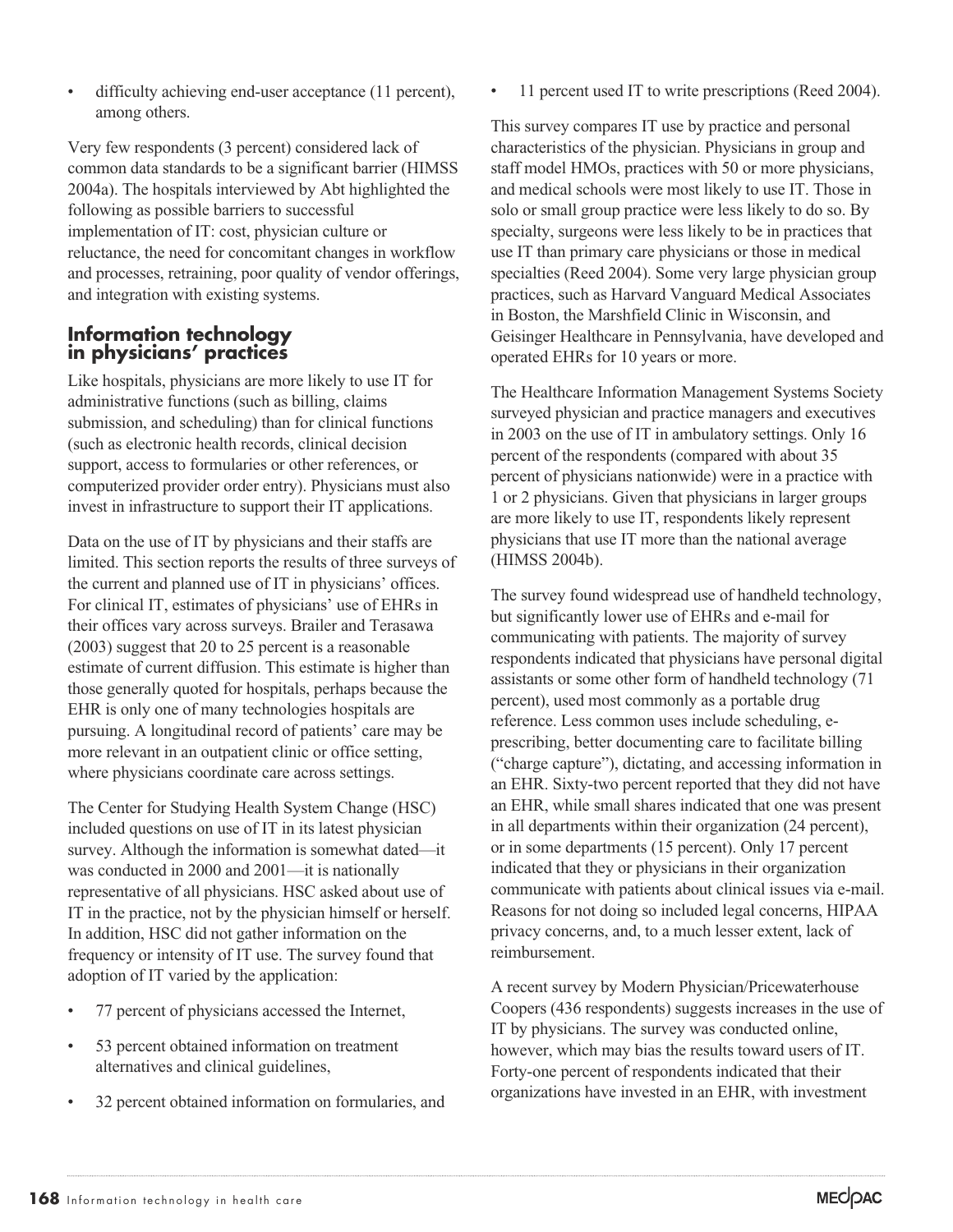more likely in hospital-affiliated practices (61 percent) than in independent group practices (37 percent) (Versel 2003). This echoes the findings by HSC, where practice type was a predictor of IT use.

Physicians also reported using computers more for administrative functions than for clinical functions

(Figure 7-2). The most common uses included billing or claims submission and scheduling or patient appointment reminders. Placing lab orders or getting results by computer was also common. Small shares of respondents reported that physicians used computer-based systems to access clinical protocols or pathways, write prescriptions, or conduct telemedicine.



Note: The survey asked, "What do your physicians use computer-based systems for?" Charge capture means better documenting care to facilitate billing.

Source: Modern Physician/PricewaterhouseCoopers survey of executive opinions on key information systems issues, Modern Physician, November 2003.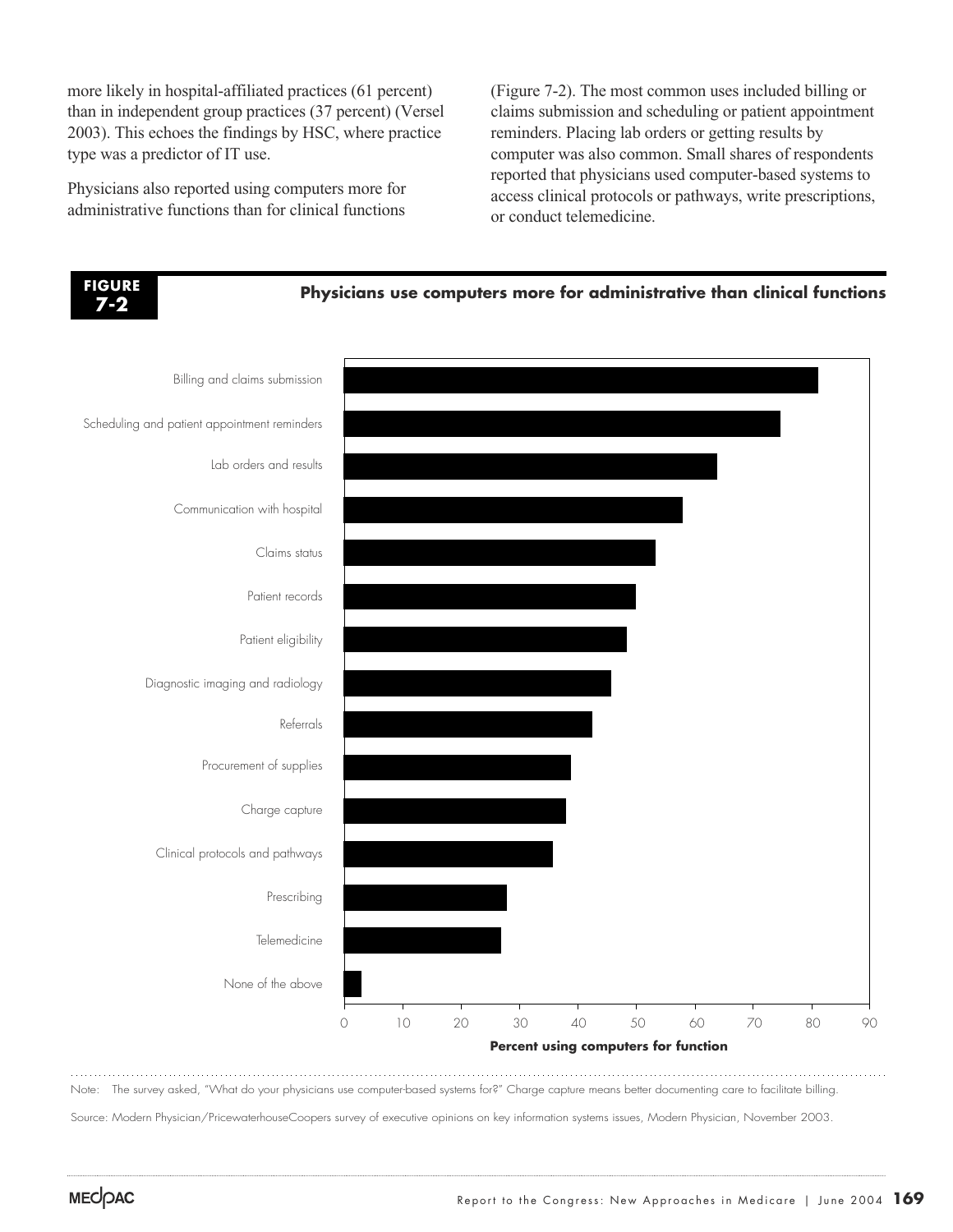### **Drivers of adoption**

As is the case with hospitals, a variety of motives influence physicians' use of IT. Financial returns are certainly one consideration. We found few studies, however, on the return on investment for physician use of IT. One might conclude that the widespread use of IT for administrative and financial functions (e.g., billing and accounting) indicates that these systems do bear a financial return, or are at least useful for practice management.

The evidence of a link between larger practice size and greater use of clinical IT suggests that having a larger revenue base or more complex practice with greater management capabilities allows larger groups to better support the sizeable investments needed to implement information systems. In addition, economies of scale reduce the per physician cost of investing for larger groups. Finally, larger groups may also have more need for IT to communicate within the practice.

Although clinical systems require up-front financial investment, some argue that physicians can benefit financially from the increased documentation of care, leading to fewer rejected claims and enhanced revenues (CITL 2003, Versel 2003). For EHRs, savings also accrue from reduced transcription and medical records management costs, as physicians enter information directly into the EHR and can retrieve information more efficiently (Miller and Sim 2004).

A qualitative study of 30 physician organizations that had EHRs found that the financial returns were uncertain, and depended on the extent to which physicians used the EHR (Miller and Sim 2004). The study found that "the path to quality improvement and financial benefits lies in getting the greatest number of physicians to use the [EHR] (and not paper) for as many of their daily tasks as possible." Some of the practices realized no financial gains, but a few realized gains of more than \$20,000 per physician per year. Physicians rarely used all the capabilities of the EHR, and most combined paper processes with the EHR.

A recent study looked at the value of CPOE in ambulatory settings and estimated that nationwide adoption could improve patient outcomes and save money for the health care system as a whole by avoiding adverse drug events and related hospitalizations, and by suggesting costeffective use of medications, lab tests, and radiology (CITL 2003). These savings will not all accrue to the

providers implementing the system. However, the study projected that physicians could increase revenues through the use of IT by reducing the cost of rejected claims by at least \$10 per outpatient visit.

Both financial and nonfinancial incentives encourage physician use of IT. In a recent survey, physicians indicated that improving business performance, improving the clinical quality of care, and managing growth in the size of the physician practice motivated the adoption of IT (Versel 2003). Moving to an EHR can decrease storage costs for medical records; increase access, security, and efficiency of medical records; and improve documentation. Rooms previously used for storing paper records may be converted to patient exam rooms. In addition, some insurers are providing discounts on malpractice when physicians have IT systems because they provide better documentation of the care provided (Scalet 2003).

Advances in technology or financing arrangements may further spur use. Open source software that has no licensing requirements can lower the cost of technology. In addition, some specialty organizations have negotiated discounts from vendors for their members. Alternatively, application service providers have begun to promote arrangements in which they own and maintain the software and store data for physicians, who pay a monthly access fee (Chin 2004).

#### **Barriers to adoption**

Many barriers slow physician adoption of IT. The costs of investing in IT can be significant, the financial return is not certain, and any financial benefits will not necessarily all accrue to the physician practice bearing the costs. Most current payment policies do not include incentives for use of IT. The small size of many practices makes the start-up and maintenance costs of IT systems difficult to manage. Costs vary tremendously with the characteristics of the practice and the applications involved. In one study, the average cost of an EHR varied from \$16,000 to \$36,000 per physician (Miller and Sim 2004). Even if cost is not an issue, the complexity of the technology, limitations in the products currently on the market, and the time it takes to complete implementation pose barriers. Implementing and supporting IT applications requires skills that have not traditionally been part of a medical practice. In addition, physicians must make significant changes to both office and physician workflow and take time away from seeing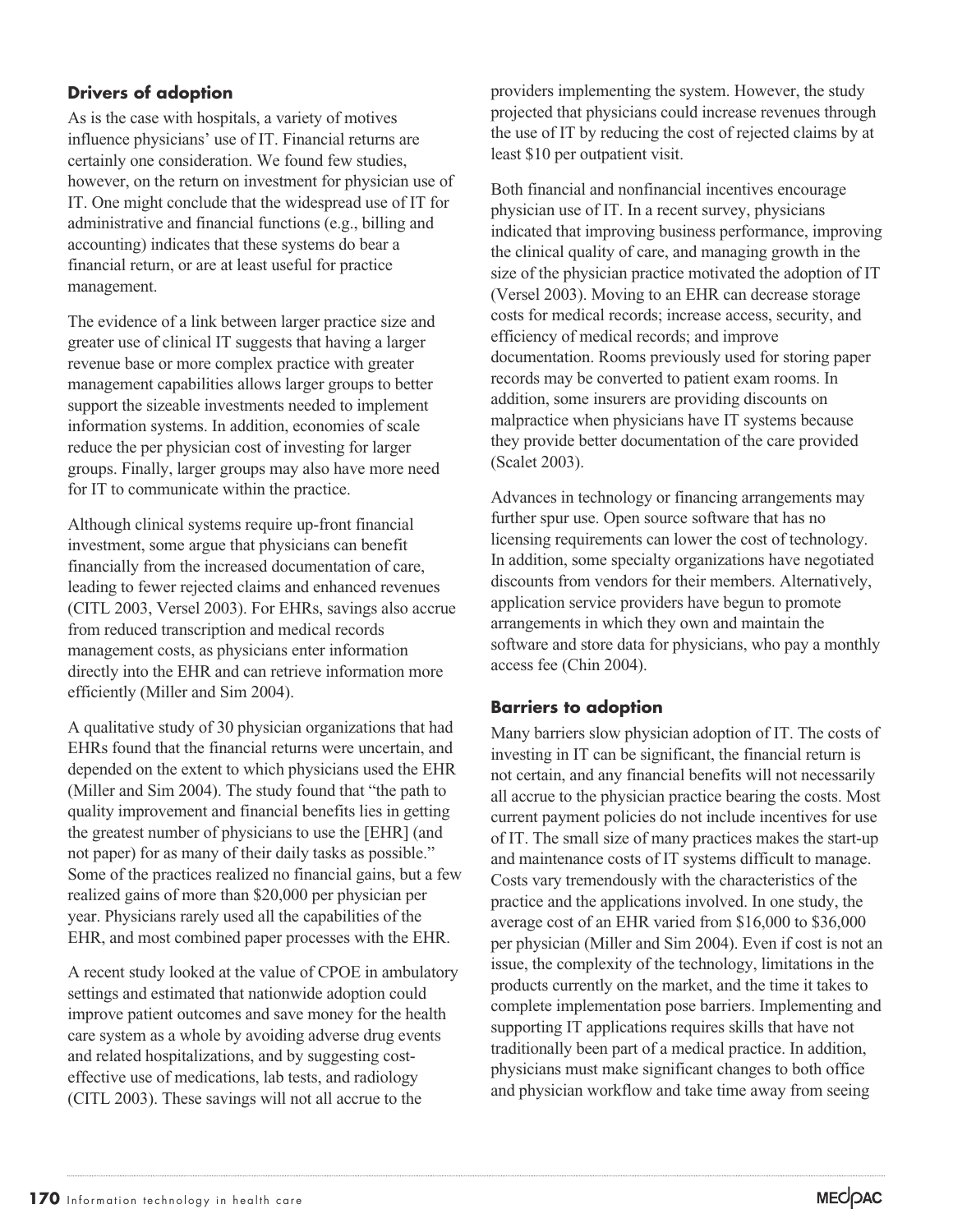patients to learn how to use IT (Brailer and Terasawa 2003, Miller and Sim 2004).

Beyond the financial and technological concerns, the use of electronic systems for clinical reminders may not agree with some physicians' clinical practice styles, which may rely primarily on their knowledge and experience. In addition, use of computers may be seen as interrupting the physician-patient relationship by drawing away from the personal interaction. These systems may add to a physician's workload, rather than alleviating it, particularly in the initial implementation (Brailer and Terasawa 2003, Miller and Sim 2004).

## **Linking health care providers through information technology**

For information technology to become widespread, individual providers must adopt it. Once that happens, connecting them electronically could bring additional benefits. Health care today involves considerable sharing of information among providers such as physicians' offices, hospitals, imaging centers, and clinical laboratories, as well as among providers and payers. A health care information infrastructure would provide the networks and standards to allow providers within a community to share information electronically. In addition, patients could use it to access their medical records or other health care information from all providers. A primary focus of those advocating a health care information infrastructure is development of standards for messaging so that one IT system can communicate with another.

Few systems allow communication among providers today, although some cities are sharing information across emergency departments. Two communities have moved to have a more comprehensive ability to share information. In Indianapolis, an intranet connecting some hospitals to facilitate sharing of clinical information is under development. In California, Santa Barbara County has a central system collecting radiology, pharmacy, and lab reports that can be accessed by providers, payers, and laboratories (Broder 2004).

Some see a health care information infrastructure as a key building block to encourage investment by providers and increase its value. The goal is interoperability—the ability for information to flow among settings of care. The information infrastructure would consist of standards and networks that allow electronic communication among

providers, so that, for example, the electronic record created during a hospital stay is accessible to the primary care physician, or even becomes part of the electronic record maintained by the primary care physician. Interoperability could increase the usefulness of implementing IT and decrease the risk of investing in a system that might quickly become obsolete. The health care information infrastructure has been a major focus of the Department of Health and Human Services (HHS) and a number of private initiatives, such as the eHealth Initiative and projects at the Markle Foundation.

A study to be released in 2004 suggests that standardized health care information exchange could reduce national health care spending by automating how providers share data (CITL 2004). Currently, telephone, fax, and mail are most often used for communication among health care providers. Patients themselves also serve as a conduit of information among providers. Electronic communication could reduce repeat tests and expenses for administrative tasks. However, the low diffusion and riskiness of investment in IT suggest that interoperability is many years off. If providers do not have IT systems in place, an information infrastructure will have limited use. However, having an infrastructure in place may provide an incentive for further adoption.

# **Efforts to encourage faster diffusion**

In the previous sections, we find that current levels of clinical IT diffusion are relatively low but increasing, and that rates of adoption vary by type of provider and technology. Barriers to adoption are multifaceted and complex, making investment in health IT a risky proposition for many providers. A primary driver of adoption of IT, the need to improve quality is compelling. We find potential for IT to improve quality and patient safety, but further evidence is needed. The question is not whether to push for further adoption, but how, and how fast. The implementation experience of those providers who have adopted various forms of IT suggest that caution is warranted to ensure effective, broad implementation.

### **Market forces that inhibit faster diffusion of health information technology**

Research comparing diffusion of IT in different industries has identified two key criteria for broad diffusion: 1) the external market must reward the product of IT, and 2) the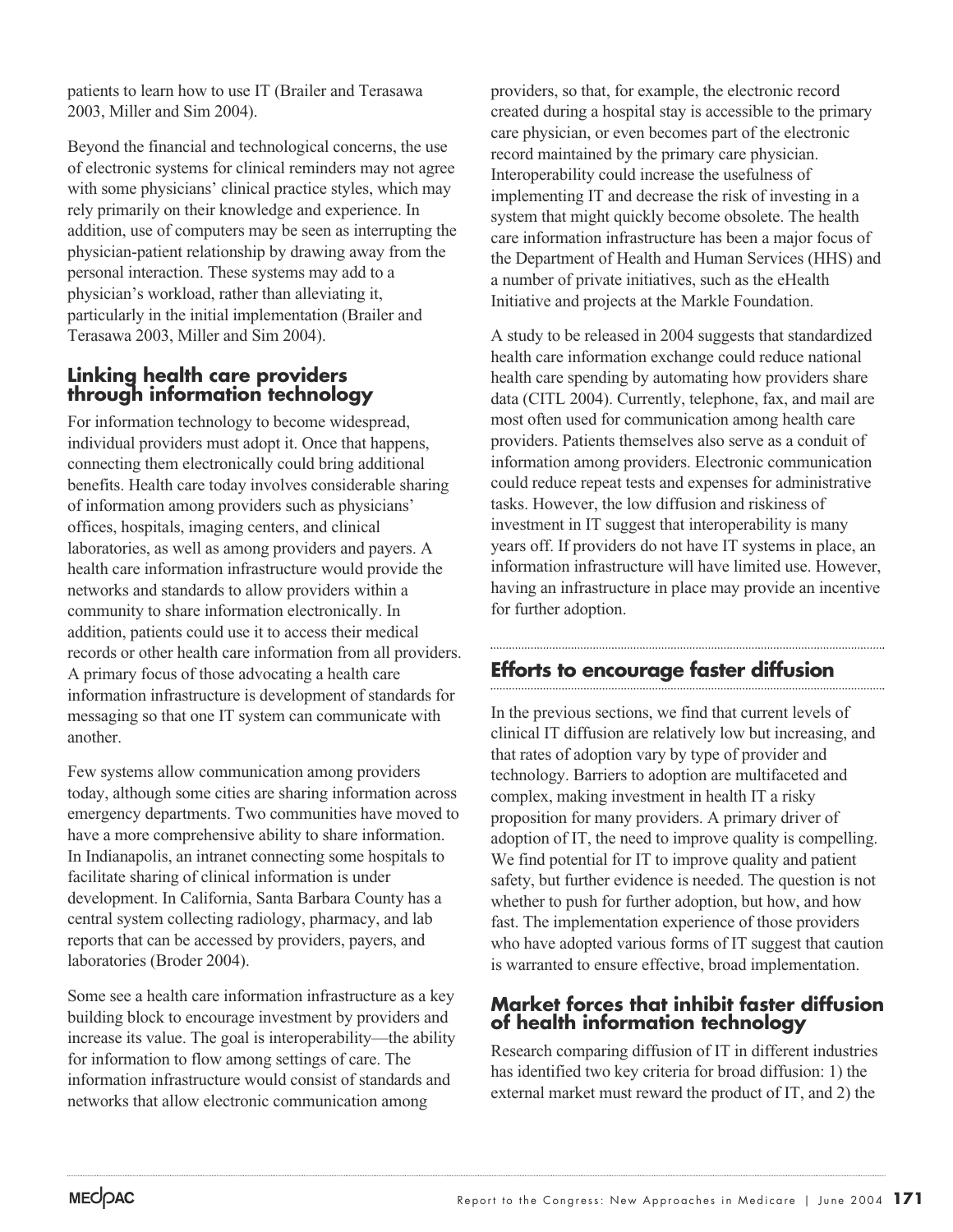organization must be capable of sustaining its commitment to IT and continually respond to changing needs of the users of the IT (Givens 2003). Certain attributes of the health care market may impede faster diffusion:

- Quality, a main reason for investing in IT, is not rewarded. While awareness of the problem is growing, payments for health care do not distinguish between providers who furnish a higher quality product and those who produce a lower quality product. Rather than rewarding higher quality, most fee-for-service payment systems emphasize volume of services. The current system rewards volume by paying every time a procedure or service is provided, regardless of its quality. This approach encourages adoption of technology that supports provision of a billable service, such as an MRI, over technology that might improve the quality of many services. This approach also leads providers to try to see as many patients as possible rather than ensuring that every patient receives the best care possible. Clinical IT applications sometimes add time to patient interactions with physicians, thus causing physician resistance to using IT, even though giving orders or having information available electronically could lead to higher quality care.
- The financial rewards may bypass the purchaser of IT. If a physician group invests in an IT system to better manage the care of their patients with chronic conditions, lower levels of hospitalization can result. But unless the change results in additional office visits, only the payer benefits financially; the physician group does not. If a hospital invests in CPOE to reduce adverse drug events, it could lead to fewer complications and readmissions—leading to cost savings for the payer, but lower payment for the hospital. Integrated delivery systems that combine insurance and service delivery functions are capable of capturing savings from the use of IT and tend to be more sophisticated users.
- The fragmented nature of health delivery also impedes further adoption. Without organized delivery systems, it is difficult for individual providers to adopt health IT applications capable of communicating across systems of care.

These broader market factors operate on top of the barriers to adoption noted previously, including the complexity of

implementation. The IOM recognized these complexities in its Crossing the Quality Chasm report.

"The challenge of applying information technology to health care should not be underestimated. Health care is undoubtedly one of the most, if not the most, complex sectors of the economy. The number of different types of transactions (i.e. patient needs, interactions, and services) is very large. Sizable capital investments and multi-year commitments to building systems will be required. Widespread adoption of many information technology applications will require behavioral adaptations on the part of large numbers of patients, clinicians, and organizations."

The complexity and implementation costs are further exacerbated by the impression that vendors' products do not necessarily perform as anticipated. On the recent HIMSS survey, the second most important reason given for not investing in IT was "vendors' inability to effectively deliver products."

Over time, the market may naturally ease some of these barriers. Development of improved products could reduce the hesitation to invest. Physician acceptance may accelerate with more user-friendly versions and experience. In the long term, adoption of uniform standards also should help providers share information across settings of care and make investment decisions less risky.

However, market barriers such as fragmentation and misaligned payment systems are fundamental problems. Current public and private efforts are attempting to correct for many of these, but more changes may be needed to create conditions necessary for health IT to become broadly available to providers and the patients they treat.

# **Public and private efforts**

The initiatives described in this section, in one form or another, attempt to either strengthen the drivers of health IT or lower the barriers. Numerous public and private initiatives have generally focused on one or more of the following (Table 7-2):

- developing or adopting standards,
- providing incentives for providers to use health IT, or
- giving grants for research and implementation.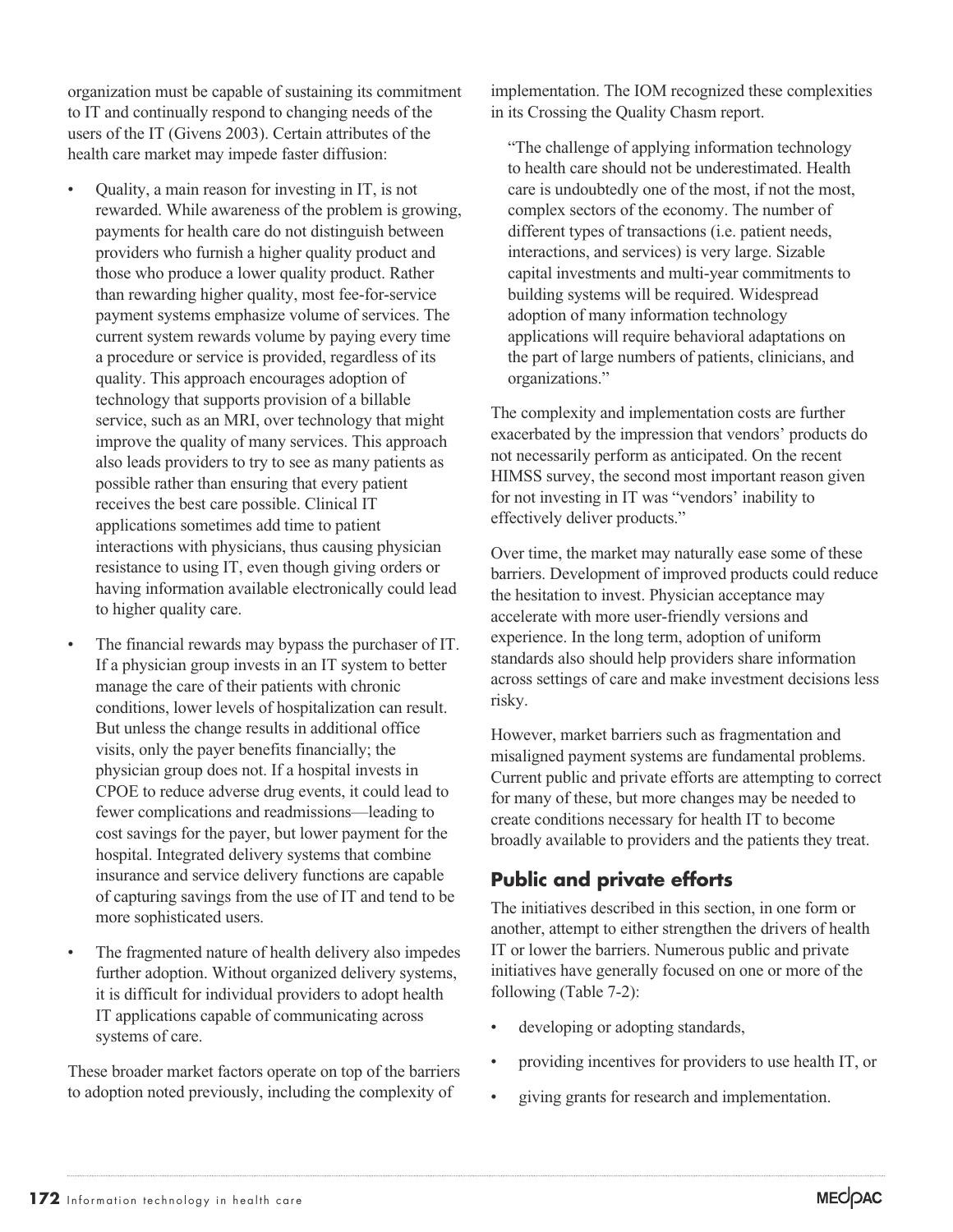| $7 - 2$   | Public and private health information technology initiatives |               |  |
|-----------|--------------------------------------------------------------|---------------|--|
| Standards | <i><u><b>Incentives</b></u></i>                              | <b>Grants</b> |  |
| Public    |                                                              |               |  |

• Physician incentives through Medicare

demonstration and Medicare Advantage

• FDA requirement for manufacturers to

barcode pharmaceuticals

plans (MMA)

- Matching grants for e-prescribing (MMA)
- AHRQ research on value of IT and implementation strategies

(HIPAA) • HHS adoption of standards for federal agencies and EHR functionality initiative

provider, plan, and employer identifiers

• Transactions, privacy, security, and

- E-prescribing standards (MMA)
- IOM work to encourage use of IT in health care
- Commission on Systemic Interoperability (MMA)

#### **Private**

**Public**

**TABLE**

- Health Level 7 efforts to create functional model of EHR
- Numerous private sector standards development efforts for administrative functions, prescriptions, labs, and clinical terminology
- Physicians' and standard-setting groups' development of standard definitions and terminology for a continuity of care record.
- Leapfrog efforts to encourage CPOE
- Plan and purchaser inclusion of physician use of IT as a quality measure
- AAFP effort to create affordable opensource architecture for small practices
- Markle Foundation grants to eHealth Initiative
- Regenstrief and Santa Barbara community grants

Note: HIPAA (Health Insurance Portability and Accountability Act of 1996), HHS (Department of Health and Human Services), EHR (electronic health record), IOM (Institute of Medicine), IT (information technology), MMA (Medicare Prescription Drug, Improvement, and Modernization Act of 2003), FDA (Food and Drug Administration), AHRQ (Agency for Healthcare Research and Quality), CPOE (computerized provider order entry), AAFP (American Academy of Family Physicians).

Several organizations, both public and private, are also attempting to coordinate the various stakeholders to ensure as focused an effort as possible. HHS is leading the National Health Information Infrastructure (NHII) initiative to coordinate public and private efforts to create a national infrastructure.

Private sector organizations, such as the eHealth Initiative and its affiliate, Connecting for Health (a group made up of a broad set of public and private sector stakeholders), and the National Alliance for Health Information Technology (a group made up of leaders from all health care sectors) are also funding strategic collaboration.

#### **Standards development and adoption**

Developing and adopting standards can help ensure a smooth flow of health information across providers.<sup>3</sup> The Congress and HHS have focused on this need in the past few years.

Through HIPAA, the Congress required HHS to develop standards for transactions, such as billing and claims attachments, and required a standard policy related to the privacy and security of health information. These efforts created a base for standardizing health data more broadly. The privacy and security rules, for example, made discussions of broad sharing of patient information possible. However, while HIPAA required the development of standard ways to move administrative data, it did not address standardization of clinical data.<sup>4</sup>

Current HHS efforts are focused on adopting standardized clinical messaging mechanisms and terminology. In this arena, the public sector has been a catalyst to stimulate development and adoption, and the private sector has, for the most part, developed the standards.

The Department of Health and Human Services has taken a lead role to ensure that standards are adopted within the federal agencies and more broadly. Working with numerous private sector organizations and with other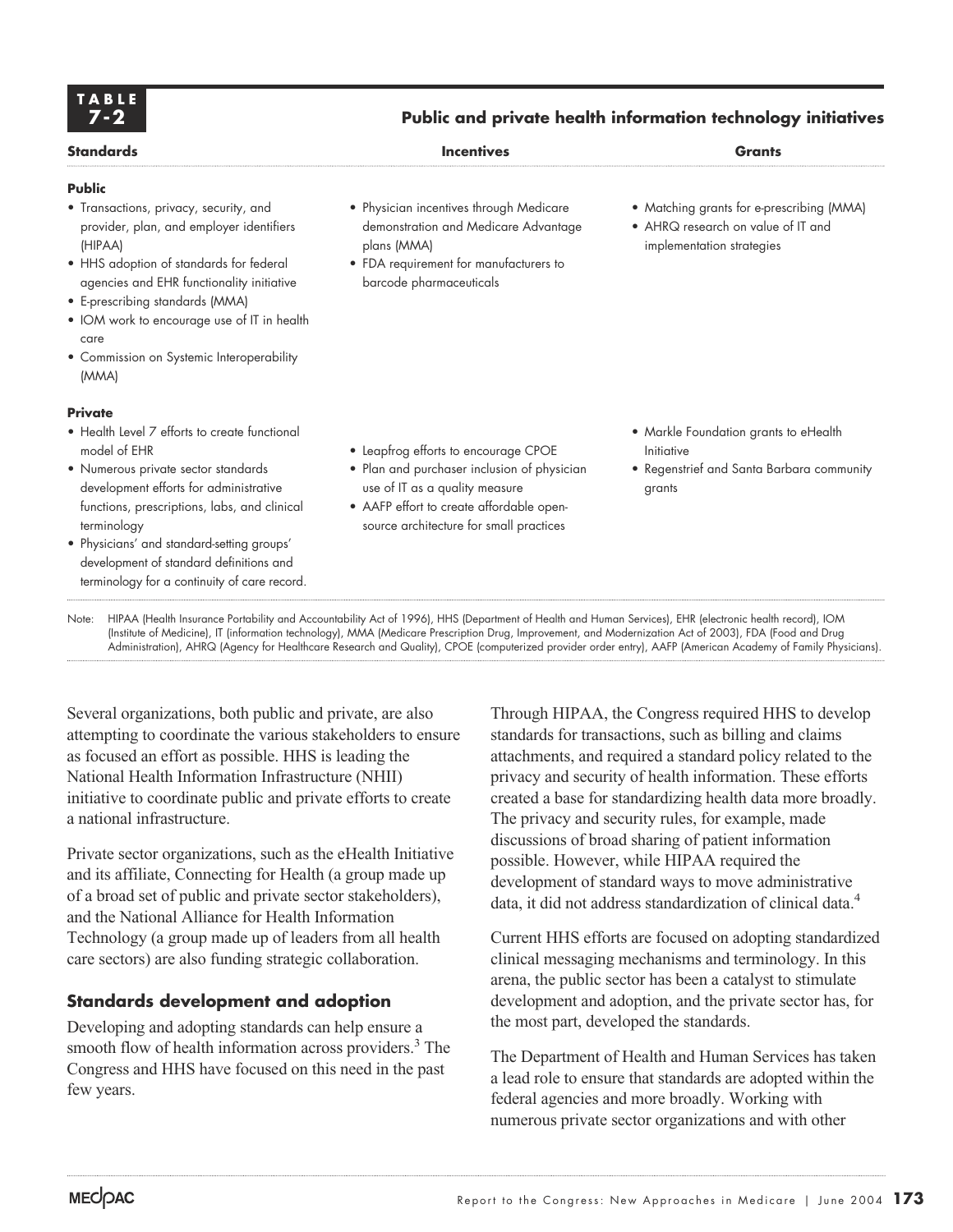federal agencies such as CMS, the Department of Veterans Affairs (VA), AHRQ, and the Department of Defense, it has broadly defined its goal as developing the NHII. The initiative is defined as "the technologies, standards, systems, values, and laws that enable health information to be appropriately and safely shared among all relevant health decision-makers to promote improvements in health and healthcare." HHS's goals include faster adoption of clinical IT in provider settings, and across providers and government agencies.

These goals require standard terms and messaging formats. HHS initiatives include:

- Giving providers the rights to use the Systemized Nomenclature of Medicine (SNOMED). HHS has obtained the rights to the comprehensive standard medical vocabulary of SNOMED and will make it available at no charge. Prior to this policy, providers had to pay for the rights to use this system for classifying clinical information.
- Working with the Health Level 7 (HL7) group, a private sector standards development organization, to define the functions of an electronic health record. As a first step, HHS asked the IOM to define the key capabilities of an EHR. The IOM defined five primary and five secondary uses of an electronic health record system upon which HL7 is basing its work.
- Adopting standards for use in electronic interactions within the federal government. Through the Consolidated Health Informatics (CHI) initiative, HHS is working with other federal agencies to adopt certain private sector standards for government agencies, such as CMS, the VA, DoD, and the Centers for Disease Control and Prevention (CDC). Through this effort, the federal government is hoping to prompt the private sector to standardize clinical and messaging terminology and logic. The CHI initiative set out to identify all aspects of health care delivery that may need to have standards and seek private sector organizations that already developed standards. CHI initiative staff analyze the standards' utility with advice from private sector experts. The CHI initiative is focused on 24 clinical domains. Five standards were adopted by the federal government in March of 2003 (Table 7-3). On May 6, 2004, the Secretary announced that HHS had adopted 15 more standards for the electronic exchange of information across agencies.



#### **Standards adopted by the Consolidated Health Informatics initiative**

| Source of standard                                          |                                                                                                                                                                                                                   | <b>Type of information</b>                                                                                              |  |
|-------------------------------------------------------------|-------------------------------------------------------------------------------------------------------------------------------------------------------------------------------------------------------------------|-------------------------------------------------------------------------------------------------------------------------|--|
| Health Level 7                                              |                                                                                                                                                                                                                   | Order entry, scheduling, admitting,<br>discharge, and transfer                                                          |  |
| Joint Committee of the ACR and<br><b>NFMA</b>               |                                                                                                                                                                                                                   | Imaging information (DICOM)                                                                                             |  |
| National Council on Prescription<br>Drug Programs           |                                                                                                                                                                                                                   | Drug ordering between retail<br>pharmacies and health care<br>providers                                                 |  |
| Institute of Electrical and<br><b>Electronics Engineers</b> |                                                                                                                                                                                                                   | Information exchange between<br>medical devices and the computer<br>systems that receive the<br>information (IEEE 1073) |  |
| Regenstrief Institute                                       |                                                                                                                                                                                                                   | Lab test result names (LOINC)                                                                                           |  |
| Note:                                                       | ACR (American College of Radiology), NEMA (National Electrical<br>Manufacturers Association), DICOM (Digital Imaging and Communications<br>in Medicine), LOINC (Logical Observation Identifiers Names and Codes). |                                                                                                                         |  |

The MMA calls for further adoption of standards. To encourage use of e-prescribing in the new Medicare prescription drug benefit, the MMA required the Secretary to adopt standards for such transactions. The MMA also established a Commission on Systemic Interoperability. This commission is to study the best strategy, including a "timeline and prioritization for such adoption and implementation," to create a nationwide system of interoperability of IT. The provision requires the commission to consider the costs and benefits of standards, both financial and qualitative; the current demand on industry resources to implement the MMA and other electronic standards, including those in HIPAA; and cost-effective and efficient ways for industry to implement the standards.

### **External incentives for use of health information technology**

The primary driver of adoption—the relationship between IT and quality improvement—may be strengthened by grants for research on the value of health IT, but also by purchaser and plan expectations and incentives for high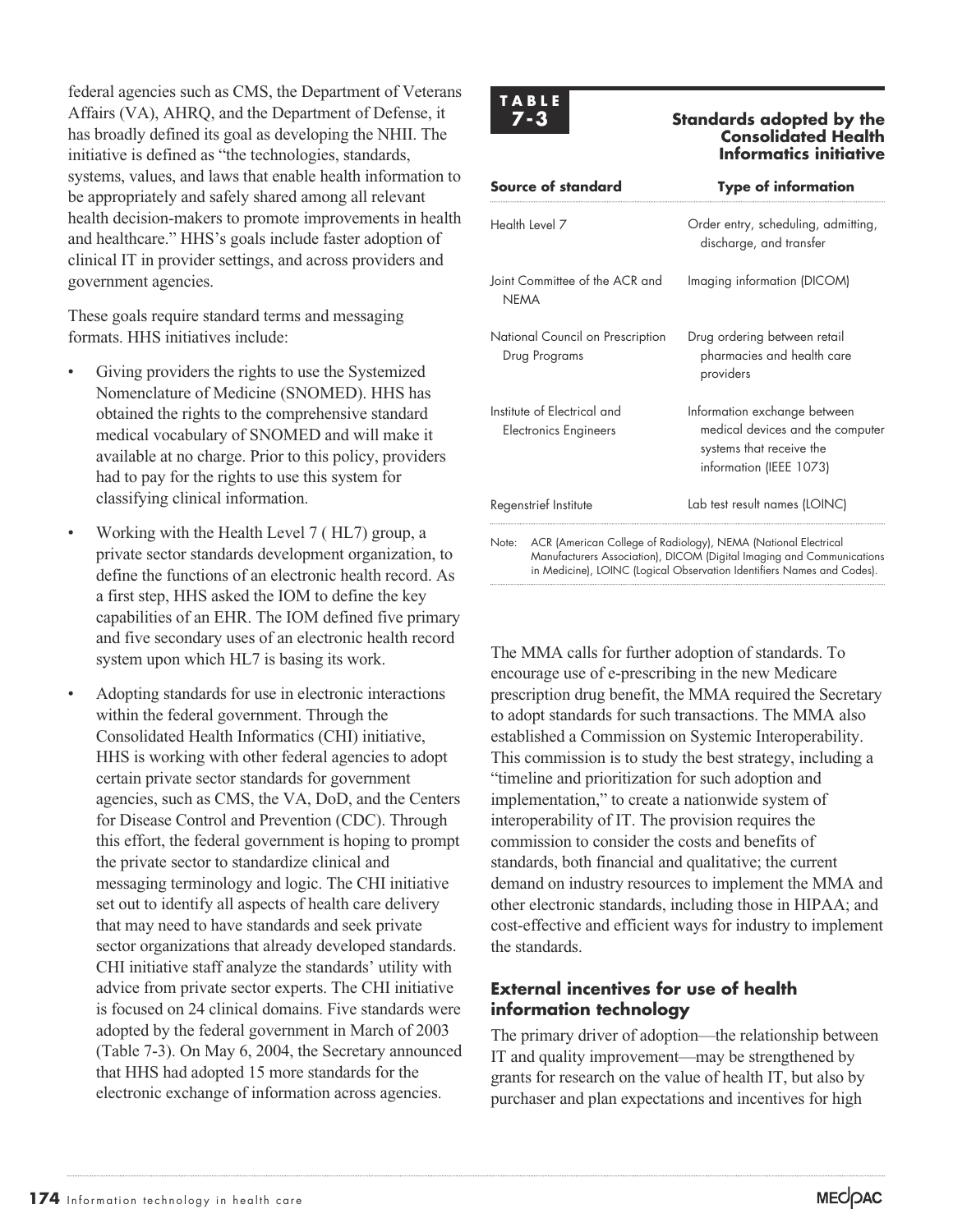quality care. The concept the Commission adopted in its June 2003 and March 2004 reports to include incentives for quality improvement in the Medicare payment system is one approach to encouraging use of IT. By rewarding a quality product, Medicare, in its purchaser role, could provide incentives for providers to adopt the technology necessary to improve quality. Other strategies include increased payment for use of certain forms of health IT and increased reporting on quality measures. Many organizations find that reporting on quality measures requires an information system to track and report data.

Our research found a variety of private sector models in which incentives for quality either directly or indirectly encouraged further diffusion of health IT. CMS has begun to explore some of these models through demonstrations. The MMA also included incentives for e-prescribing. These types of incentives are aimed at strengthening the drivers of health IT adoption by creating an external incentive for investment.

One way in which purchasers and plans are encouraging health IT use is by including measures of provider IT adoption in the quality indicators they use to reward providers. For example, the Leapfrog Group, an organization made up of large purchasers, has included the adoption of CPOE as one of its key patient safety goals. As a result, hospital adoption of CPOE has become a priority for some health plans. One health plan—Empire Blue Cross Blue Shield—in concert with several large employers gave direct bonuses to hospitals for implementing the Leapfrog goals, including CPOE. In Seattle, Boeing is charging employees no copay for using hospitals that meet Leapfrog Group standards, including use of CPOE. In other hospitals, patients will have to pay 5 percent of their bill (Freudenheim 2004). The Bridges to Excellence initiative by several large employers has physician use of certain IT tools as one measure of physician quality. CMS is also considering such an approach in its Doctors Office Quality project.

A less direct approach to encouraging diffusion is to reward the outcome of implementing health IT, for example, higher quality. The relationship between rewarding providers for higher quality and implementation of IT is not proven. However, collecting and analyzing the data necessary to measure quality performance, and implementing process improvement, is easier with IT. Further, because an IT system can track patients and send physicians automatic reminders, physicians with IT can

identify patients who need certain diagnostic or preventive services.

Some private sector organizations are giving IT to providers. Anthem Blue Cross Blue Shield and Wellpoint are purchasing computers and certain software for many of the physicians in their networks. These plans expect to benefit from the purchase. While this practice does not appear widespread, a recent regulatory clarification may make it easier in the future. CMS recently issued a final rule implementing certain provisions of the Stark II Law which allows doctors to receive "technology items or services" to encourage them to participate in communitywide health information systems.

Mandating use of a specific technology is yet another approach. This has not been done directly. However, the FDA's recent regulation requiring pharmaceutical manufacturers to place bar codes on their products points in this direction. While the rule does not require hospitals to purchase and use the technology necessary to read the codes on the pharmaceutical products, the FDA hopes the availability of the coding will encourage hospitals to do so. In addition, the Joint Commission on Accreditation of Healthcare Organizations recently proposed adding a requirement for bar coding in future hospital accreditation standards.

#### **Grants for research and implementation**

Public and private sector grants are funding research on the value of IT and implementation models for community-wide or provider-setting adoption. The Agency for Healthcare Research and Quality is allotting \$10 million in fiscal year 2004 to create a better research base on the value of implementing IT. The request for applications seeks information to allow stakeholders to make more informed decisions regarding adopting and using IT. AHRQ also has \$7 million available for assisting health care systems in planning successful health IT implementation and \$24 million for organizational and community-wide implementation.

The President's budget request for 2005 calls for \$50 million more for hospital information technology grants through AHRQ. In addition, the MMA authorized \$50 million in 2007 and such sums as necessary in 2008 and 2009 for matching grants for physicians to purchase the software and hardware necessary to e-prescribe.<sup>5</sup>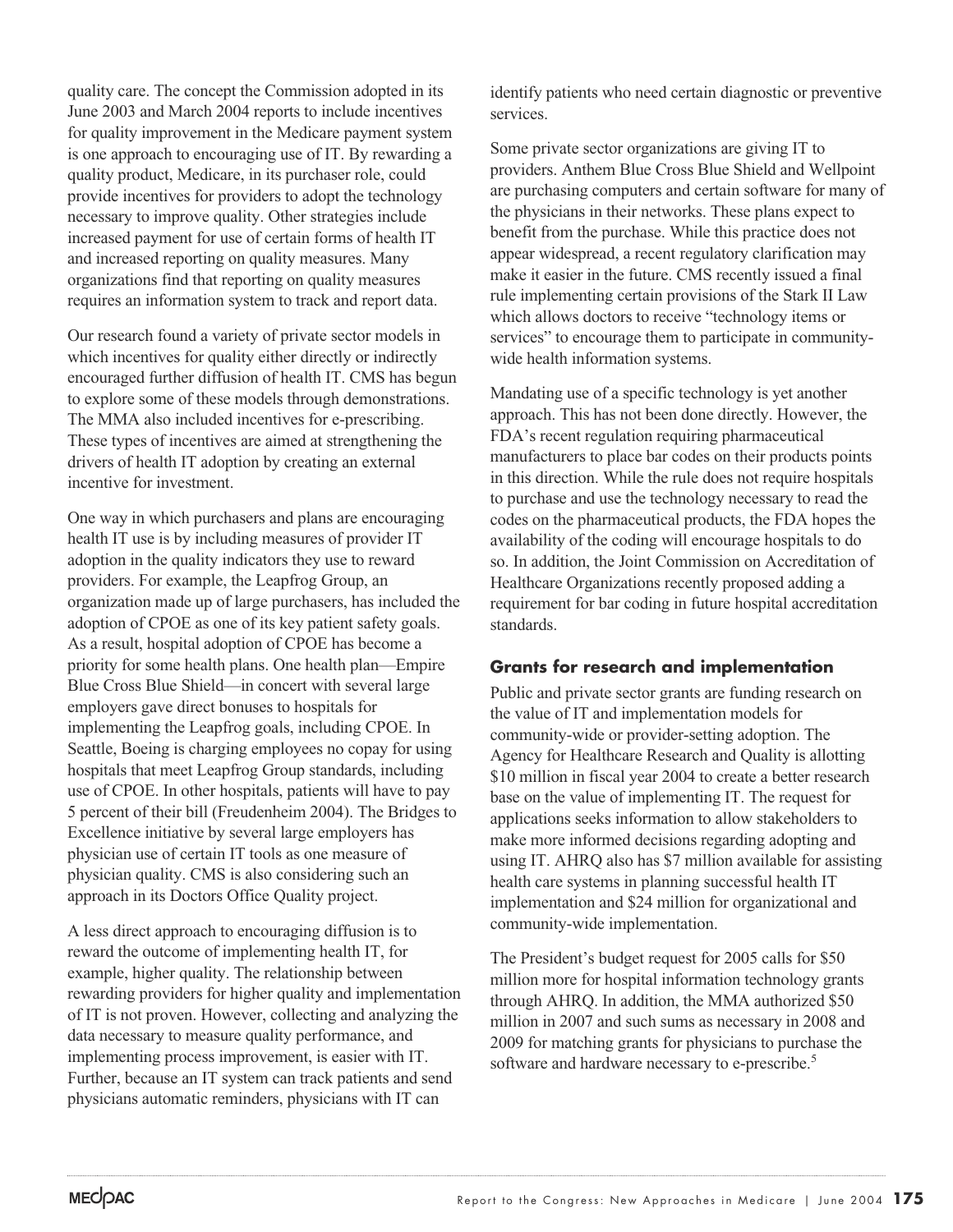The private sector has also used grants to fund efforts to encourage further diffusion. Some of these efforts are national collaborations around diffusion and communitylevel initiatives. The Markle Foundation has identified diffusion of health IT as a priority and funded a variety of efforts to identify strategies to encourage diffusion. In 2002, the Foundation convened and funded Connecting for Health, a group of more than 100 public and private stakeholders to work on data standards, privacy, and security issues, and to spur national efforts to create a national health information infrastructure. In 2004, the Robert Wood Johnson Foundation is acting as a partner with the Markle Foundation to fund Phase II, which will look at community-wide exchange of information, information sharing with patients, and adoption of data exchange standards.

The Healthcare Collaborative Network (HCN) is supported by Connecting for Health, the eHealth Initiative, and IBM. The HCN is a national demonstration project designed to show the feasibility of an electronic infrastructure. It involves the electronic exchange of lab results, prescriptions, and clinical procedures among several major delivery systems, including New York Presbyterian, Vanderbilt University Medical Center, and Wishard Memorial Hospital. Several government agencies—CDC, FDA, and CMS—are also involved.

To support community-level projects to exchange information electronically, the Foundation for the e-Health Initiative, with \$3.86 million in funding from the Health Resources and Services Administration's office for Advancement of Telehealth, will be giving grants to several communities for seed funding and other support for individual communities who are using IT to drive quality improvements.

In addition to these national efforts, local private sector groups have provided funding for two of the most wellknown community-level initiatives. The Regenstrief Institute worked with hospitals in Indianapolis to create a secure platform to share patient information and is currently expanding its efforts to a broader group of providers. In Santa Barbara, the California Healthcare Foundation provided seed money to create a system for sharing patient information among a variety of providers and public health organizations.

# **Potential additional action**

Over time, these efforts may speed adoption of health IT. Providers who have already implemented IT successfully did so over a lengthy time period and used a step-by-step approach. But significant barriers remain for many providers, and the market forces encouraging adoption are weak. Current efforts may need to be expanded or new strategies developed to stimulate broader diffusion of health IT.

Several legislative proposals, information technology experts, and research groups, such as the IOM, have suggested other ways to encourage faster adoption of IT.<sup>6</sup> Options include:

- Payment policy. Purchasers and plans can encourage the adoption of IT by: 1) paying more to providers who adopt certain forms of information technology or 2) paying more for the quality product that may result when information technology is used. The private sector is using some of these payment options. However, as yet, the government has not chosen to adopt them.
- Loan funds. To provide the necessary investment funds, some have suggested establishing a health technology loan fund or regional funds. The concept, outlined in a paper written by The Health Technology Center, and widely discussed, described a revolving fund that would be administered at the state level with matching state and federal dollars (The Health Technology Center 2003). These types of funds could also be funded by private foundations. The state-level affiliates would decide how the loans would be distributed, including the types of information technology appropriate for support and the amounts and terms of the loans. These loans could also be used to leverage investment from capital markets.

While loans would address the cost barrier, it would be important to ensure that those who qualified for the loans had the capacity to implement and continue to support the health IT. We found through our analysis that organizations often took a step-by-step approach to implementation, beginning with limited applications, and broadening the functions used over a period of several years. To do so required strong leadership, clear strategies for retraining all levels of personnel, and a commitment to redesigning the care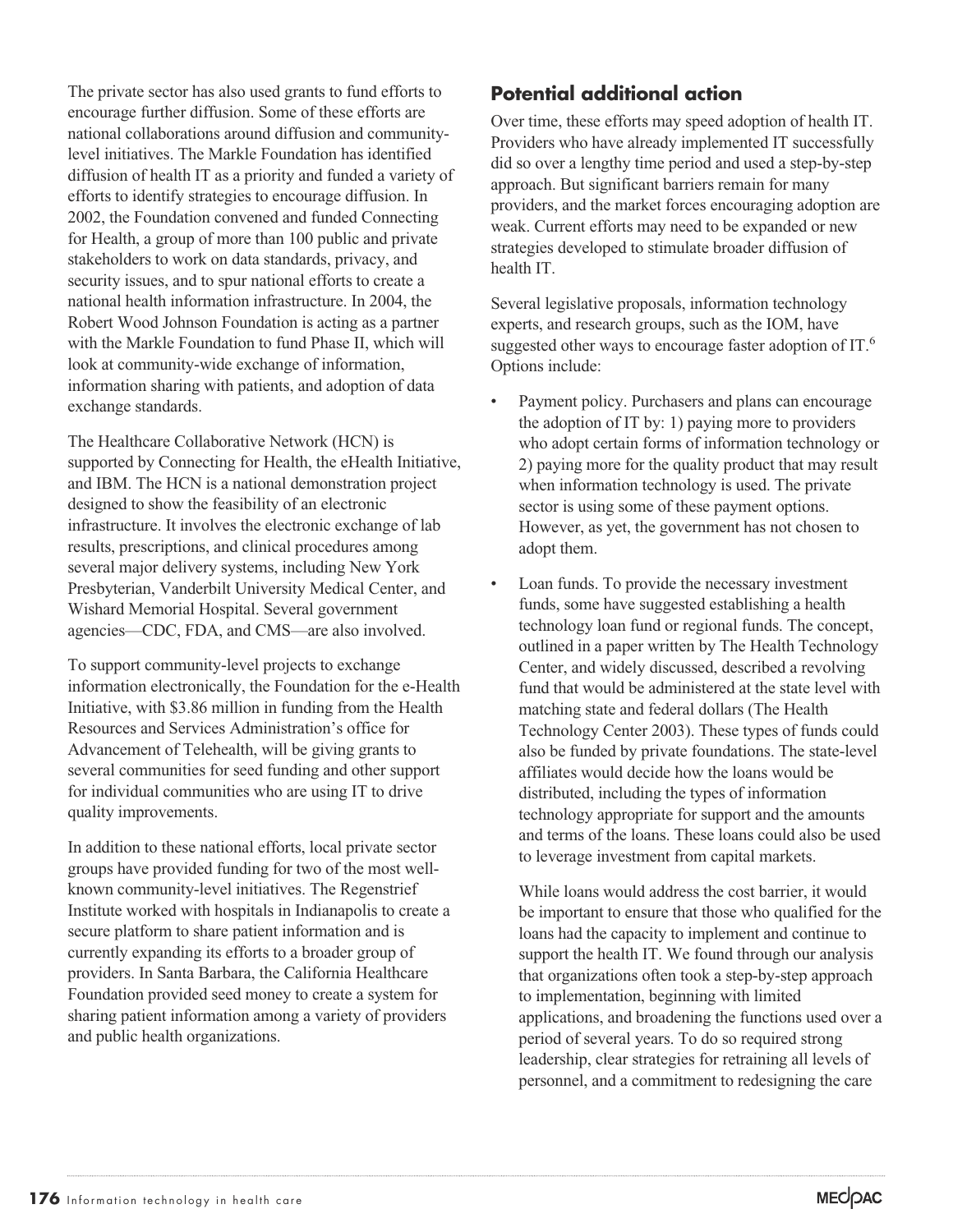process without disrupting clinical care. Loan recipients will need this level of commitment and infrastructure for implementing health IT. Without such an infrastructure, the IT projects funded may fail, thus leading to further concern that implementing health IT is too risky. Because of the need to learn more about successful implementation strategies, loans might need to be tied to some evaluation strategy.

Loans would also need to be well targeted to organizations that cannot afford health IT on their own. As our analysis shows, health organizations of all types are beginning to adopt a wide variety of IT applications. In addition, some applications may be encouraged over others to ensure a step-by-step approach.

• Grants. The federal government and private foundations are already using grants to spur further diffusion, but these efforts could be expanded. Federal grants could encourage further private sector investment. The proposal discussed above for establishing loan funds also envisions some grants. In designing grant programs, strong criteria for evaluation would allow learning from the grantees' lessons that could be applied more broadly. In addition, the projects should be designed so that once the grant funding ends, the project can be self-

sustaining. In the long term, health IT must be sustained through market forces. It would also be important to target funds to those who are unable to invest on their own.

• Requirements to adopt specific technology. The Medicare program or private payers could also require providers to adopt certain types of technology, such as CPOE for hospitals. Alternatively, the government or other payers could require organizations to perform the types of functions for which IT is often used. For example, CMS could require physicians to keep track of preventive services given to diabetic patients through electronic patient registries or paper records. Over time, the provider may find adoption of IT to track patients more efficient.

Our review shows that IT use in health care is growing, but providers do experience barriers. Implementation is difficult, making the risk of investment high. Many public and private organizations support increased use of health IT, but more may be necessary. MedPAC will continue to monitor diffusion efforts, including assessing diffusion in settings other than hospitals and physician offices and looking at the impact of IT on consumers. We will also analyze in more depth potential public actions to encourage diffusion, including efforts within the Medicare program.  $\blacksquare$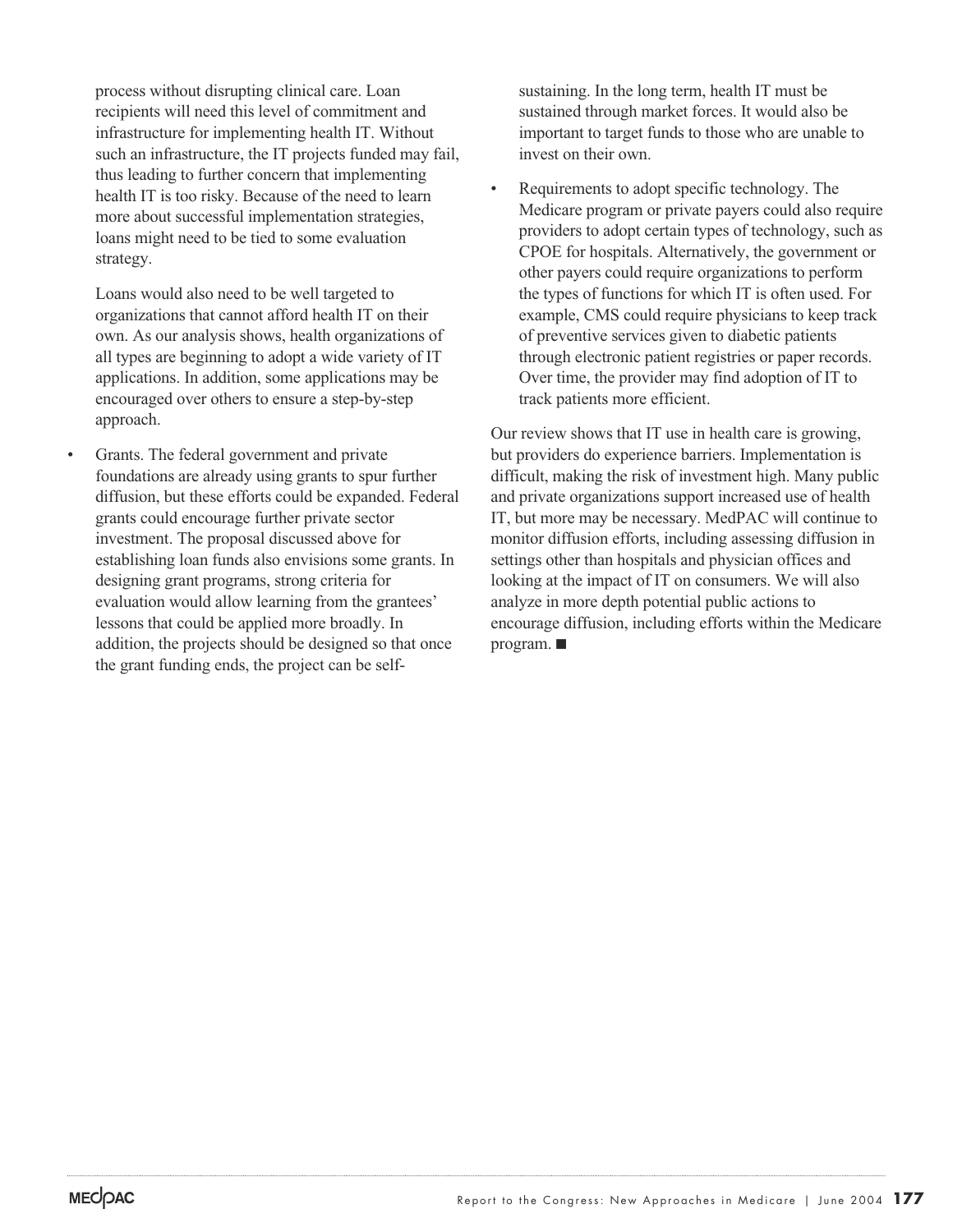# **Endnotes**

- 1 The Institute of Medicine identified the following core care delivery-related capabilities as necessary for an EHR that promotes patient safety: patient health information and data, results management, order entry, decision support, electronic communication and connectivity, patient support, administrative processes, and reporting and population health management. Few, if any, EHRs currently in use have all of these capabilities (IOM 2003).
- 2 The two-year implementation period allows for some exceptions.
- 3 While standards adoption is critical in the long run, in the short term, standards adoption could create switchover costs for some providers and slow purchasing decisions that are dependent on standards yet to be introduced.
- 4 HIPAA did require the National Committee on Vital and Health Statistics (NCVHS) to make recommendations on some forms of clinical coding. NCVHS has discussed whether to move from ICD–9–CM coding to ICD–10–CM. HIPAA also required and the Secretary adopted standards for pharmacy information.
- 5 For these funds to be used, the Congress will need to appropriate them in this year's budget.
- 6 The IOM has published a variety of reports on encouraging diffusion of health IT and the importance of health IT to quality delivery of health care. One specific proposal included in a report on graduate medical education was to base some of the distribution of indirect medical education funds on hospital adoption of IT.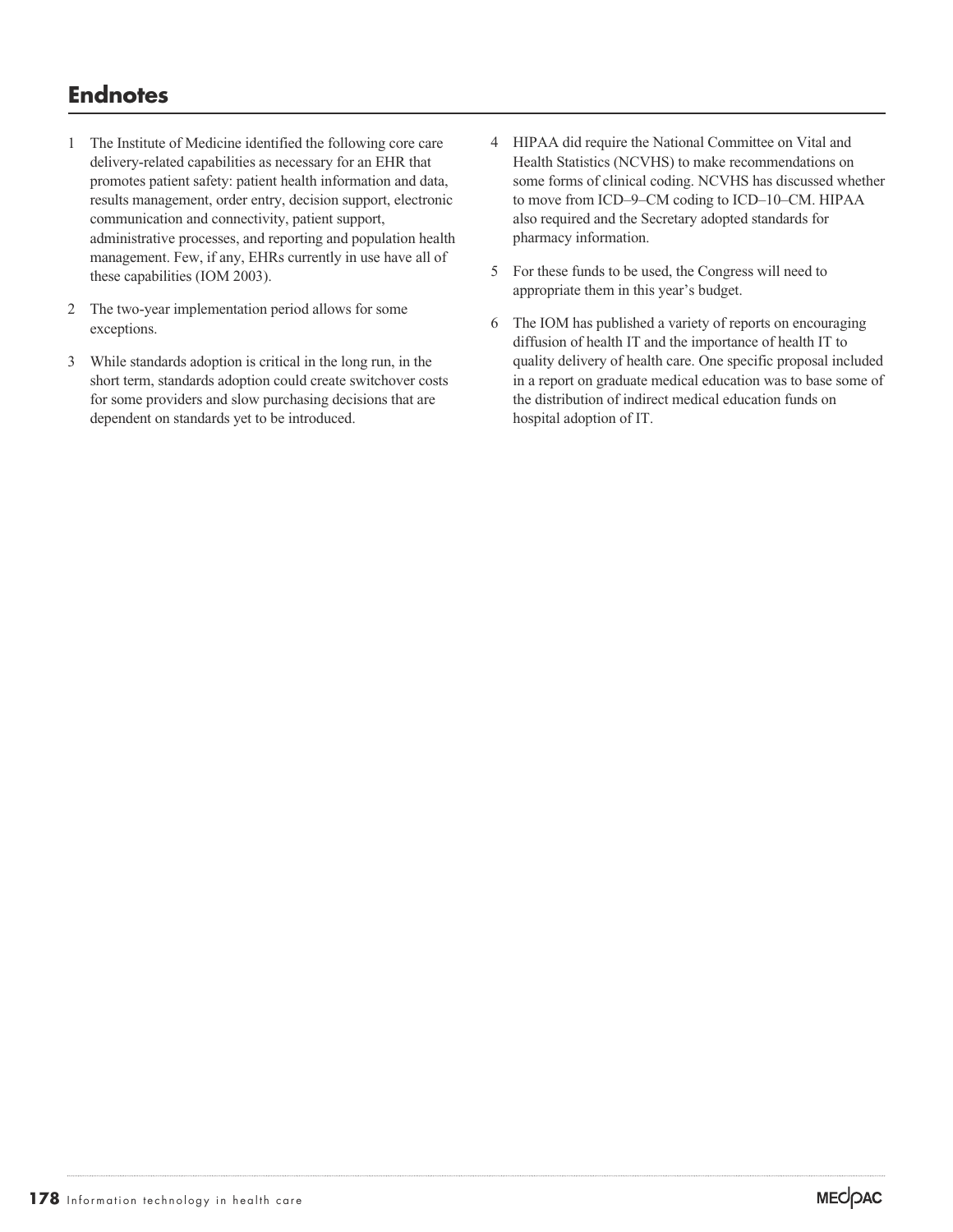# **References**

Abt Associates, Inc. 2004a. Summary of findings from the second round of MedPAC hospital IT investment interviews. Deliverable submitted to MedPAC. Cambridge, MA: Abt Associates.

Abt Associates, Inc. 2004b. Summary of findings from the first round of MedPAC hospital IT investment interviews. Deliverable submitted to MedPAC. Cambridge, MA: Abt Associates.

Agency for Healthcare Research and Quality. 2001. Making health care safer: A critical analysis of patient safety practices. *Evidence Report/Technology Assessment* no. 43 (July): 624–631.

AHA News Now. 2004. UK health service IT chief predicts shakeout among health care IT providers *AHA News Now* (February 25). http://www.hospitalconnect.com.

Armstrong, D. 2003. Study finds increase in medication errors at U.S. hospitals. *Wall Street Journal*. November 18.

Bates, D. W., and A. A. Gawande. 2003. Improving safety with information technology. *New England Journal of Medicine* 348, no. 25 (June 19): 2526–2534.

Bates, D. W., L. L. Leape, D. J. Cullen, et al. 1998. Effect of computerized physician order entry and a team intervention on prevention of serious medication errors. *Journal of the American Medical Association* 280 no.15 (October 21): 1311–1316.

Baldwin, F. D. 2002. Healthcare PACS for the future. *Healthcare Informatics* (November): 38–43. http://www.healthcareinformatics.com.

Brailer, D. J. 2004. Policy options for improving health care efficiency and quality through adoption of interoperable electronic health records. Working paper. Health Technology Center. San Francisco, CA. April 16.

Brailer, D. J., and E. L. Terasawa. 2003. Use and adoption of computer-based patient records in the United States: A review and update. Manuscript. California Healthcare Foundation. March 28. Oakland, CA.

Brailer, D. J., N. Augustinos, L. Evans, et al. 2003. *Moving toward electronic health information exchange: Interim report on the Santa Barbara County data exchange*. Oakland, CA: California Healthcare Foundation. July.

Broder, C. 2004. Health information exchange projects underscore challenges, successes. iHealthBeat. January 6. http://www.ihealthbeat.org.

Center for Information Technology Leadership. 2004. New findings show that investment in standardized healthcare information exchange would deliver \$87 billion in annual healthcare savings. Press release, CITL, Boston, MA. February 23.

Center for Information Technology Leadership. 2003*. The value of computerized provider order entry in ambulatory settings*. Boston, MA: CITL.

Chin, T. 2004. Financing high-tech: You can afford it after all. *American Medical News* (March 8). http://www.amaassn.org/amednews.

Darves, B. 2004. CPOE: The promise and the pitfalls. *HealthLeaders* (February 5). http://www.healthleaders.com.

De La Garza, P. 2004. VA vows to retrain Bay Pines staffers. *St. Petersburg Times*. March 23.

Devers, K. J., and G. Liu. 2004. *Leapfrog patient-safety standards are a stretch for most hospitals*. Issue brief no. 77. Washington, DC: Center for Studying Health System Change. February.

Dodge, J. 2004. Exclusive: A conversation at HIMSS with Richard Granger. *Health-IT World* (March 29). http://www.bioitworld.com/archive/retort/.

First Consulting Group. 2003. *Computerized physician order entry: Costs, benefits and challenges, a case study approach.* Prepared for American Hospital Association and Federation of American Hospitals. January.

Food and Drug Administration. 2004. Bar code label requirements for human drug products and biological products. Final rule. *Federal Register* 69, no. 38 (February 26): 9119–9171.

Freudenheim, M., 2004. Many hospitals resist computerized patient care. *New York Times*. April 6.

General Accounting Office. 2003. *Information technology: Benefits realized for selected health care functions.* no. GAO–04–224. Washington, DC: GAO. October.

Givens, R. 2003. *Clinical transformation: Cross-industry lessons for health care.* New York: Deloitte Research.

Glaser, J. P. 2002. *The strategic application of information technology in health care organizations.* Hoboken, NJ: Jossey-Bass.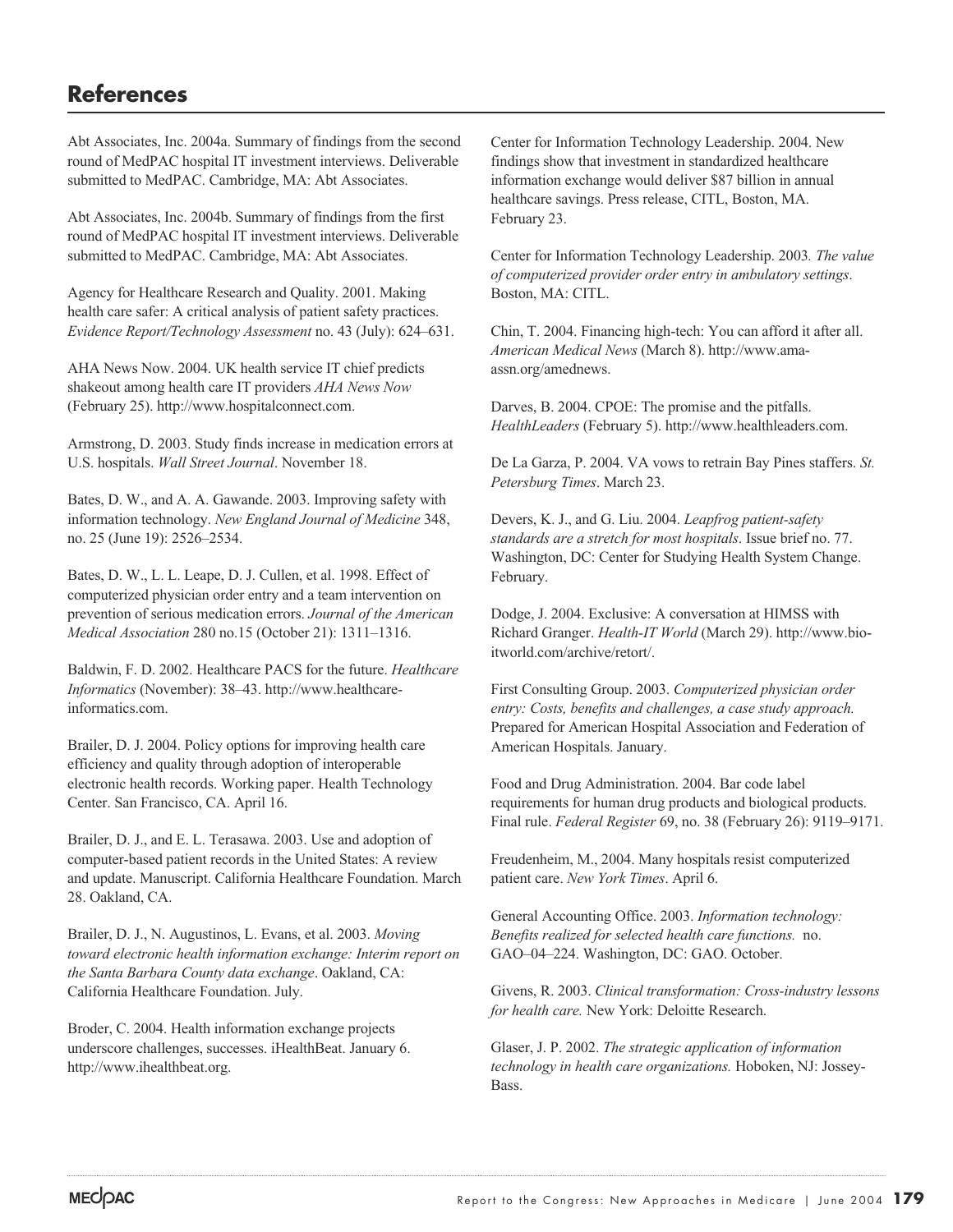Hawryluk, M. 2004. FDA targets medication errors by requiring bar codes on drugs. *American Medical News (*March 15). http://www.ama-assn.org/amednews.

Health Technology Center. 2003. Spending our money wisely: Improving America's health care system by investing in health care information technology. San Francisco: HTC.

Healthcare Financial Management Association. 2004. *Financing the future report 2: How are hospitals financing the future? The future of capital spending*. Westchester, IL: HFMA. March.

Healthcare Information and Management Systems Society. 2004a. *15th Annual HIMSS Leadership Survey. Final Report: Healthcare CIO*. Chicago, IL: HIMSS. February 23. http://www.himss.org.

Healthcare Information and Management Systems Society. 2004b. *Ambulatory technology survey*. Chicago, IL: HIMSS. February 9. http://www.himss.org.

Hunt, D. L., R. B. Haynes, S. E. Hanna, et al. 1998. Effects of computer-based clinical decision support systems on physician performance and patient outcomes: A systemic review. *Journal of the American Medical Association* 280, no.15 (October 21):1339–1346.

iHealthBeat. 2003. Report: Health care IT spending growth continues. *iHealthBeat*. November 20. http://www.ihealthbeat.org.

Institute of Medicine. 2003. *Key capabilities of an electronic health record system*. Washington, DC. July 31.

Institute of Medicine. 2002. *Leadership by example: Coordinating government roles in improving health care quality,* ed. J*.* Corrigan, J. Eden, and B. Smith. Washington, DC: National Academy Press.

Institute of Medicine. 2001. *Crossing the quality chasm: A new health system for the 21st century*. Washington, DC: National Academy Press.

Institute of Medicine. 2000. *To err is human: Building a safer health system*. ed. L. Kohn, J. Corrigan, and M. Donaldson. Washington, DC: National Academy Press.

Kaushal, K., and D. W. Bates. 2001. *Making health care safer: A critical analysis of patient safety practices*. Agency for Healthcare Research and Quality Evidence Report/Technology Assessment no. 43. Chapter 6. pg. 59-69. July.

Medicare Payment Advisory Commission. 2004. *Report to the Congress: Medicare payment policy.* Washington, DC: MedPAC. Medicare Payment Advisory Commission. 2003. *Report to the Congress: Variation and innovation in Medicare.* Washington, DC: MedPAC.

Leapfrog Group. 2004. *Leapfrog Group survey: Summary*. http://www.leapfroggroup.org.

McVicar, N., and A. M. Valdes. 2003. Hospitals seek RX for drug mistakes bar-coding, computers help cut errors. *South Florida Sun-Sentinel*. Ft. Lauderdale, Fla. pg.1.A. July 7.

Miller, R. H., and I. Sim. 2004. Physicians' use of electronic medical records: Barriers and solutions. *Health Affairs* 23, no. 2 (March/April): 116–126.

Morrissey, J. 2004. Capital crunch eats away at IT. *Modern Healthcare* 34, no.8 (February 23):32–62. http://www.modernhealthcare.com.

Naik, G. 2003. England plans major revamp of health care. *Wall Street Journal.* December 3.

National Health Service. 2004. *Making IT happen: Information about the National Programme for IT*. London, UK: NHS.

Oren, E., E. R. Shaffer, and B. J. Guglielmo. 2003. Impact of emerging technologies on medication errors and adverse drug events. *American Journal of Health System Pharmacists* 60, no. 14: 1447–1458.

Overhage, J. M., W. M. Tierney, X. H. Zhou, et al. 1997. A randomized trial of "corollary orders" to prevent errors of omission. *Journal of the American Medical Informatics Association* 4, no. 5 (September/October):364–375.

Parente, S., and R. Van Horn. 2002. Hospital investment in information technology: Does governance make a difference? Paper presented at the American Economic Association annual meeting, January. Washington, DC.

Parliamentary Office of Science and Technology. 2004. *New NHS IT.* Postnote Number 214 (February). London, UK: POST.

Patterson, E. S., A. D. Nguyen, J. P. Halloran, et al. 2004. Human factor barriers to the effective use of ten HIV clinical reminders. *Journal of the American Medical Informatics Association* 11, no. 1 (Jan/Feb).

Reed, M., Center for Studying Health System Change. 2004. Memorandum to Chantal Worzala, February 3.

Rosenfeld, S., and D. Mendelson. 2004. *Health information technology policy: Legislative and regulatory progress in 2003 and prospects for the future*. Washington, DC: Health Strategies Consultancy.